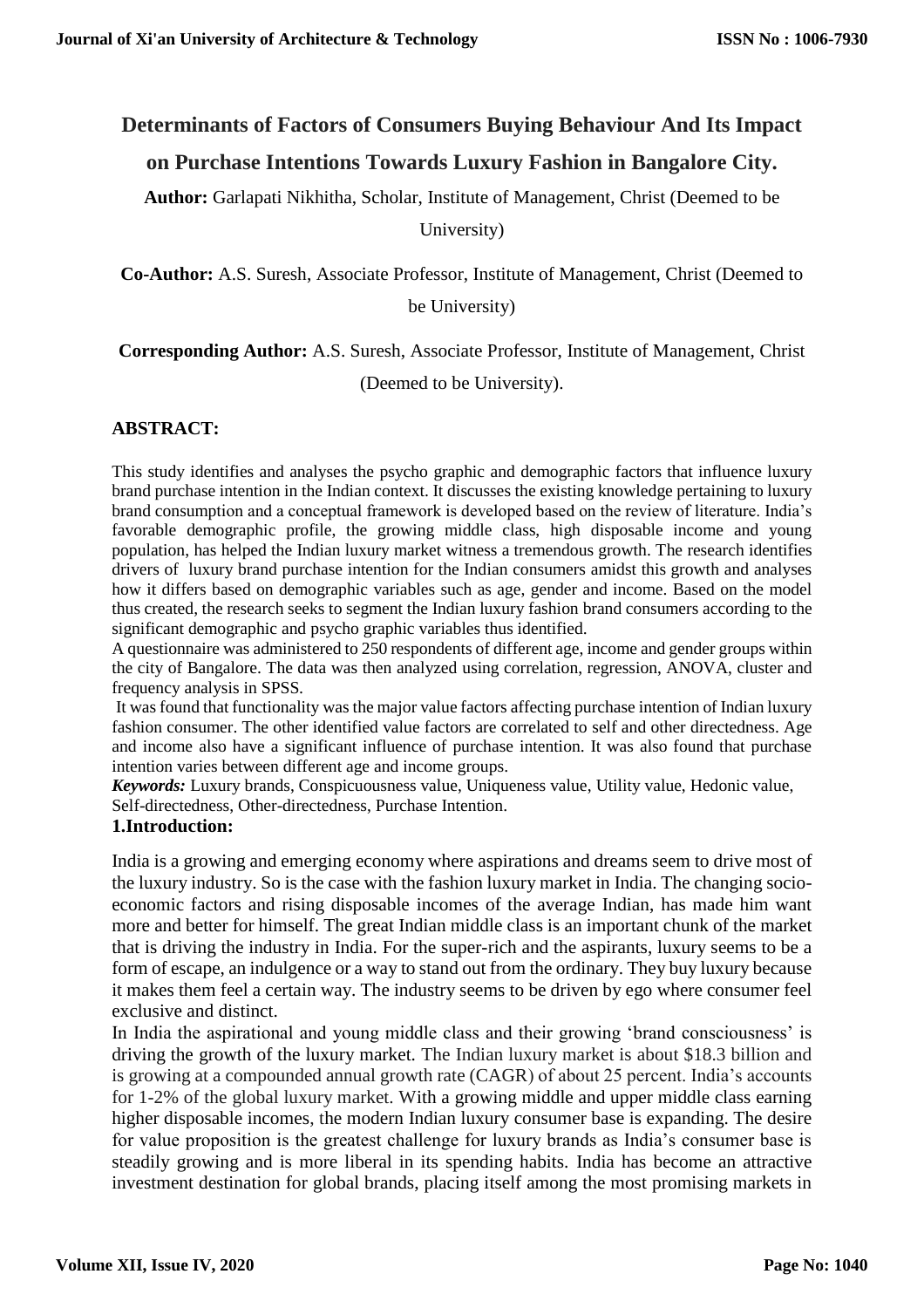the world. India's luxury spend is on par with the UAE, far ahead of Turkey, Thailand, and Argentina, and growing faster than Singapore and Australia.

### **2.Literature review**

**Bothra, (2013)** has studied the Indian market for luxury segment, the variables considered for the study are age, gender, income, feeling of achievement, to be unique, quality and brand endorser. The findings include that youngsters of the age group of 20- 30 and 31-40 want to **socialize** and want to be **center of attraction**. They have a sense of achievement and acts as a boost to their confidence by owning the luxury brand. The author claims that Indian's need, obsess or own an item only because of the brand name.

**Arpita Khare, (2014)** examines the effect of cosmopolitanism and consumers' susceptibility to interpersonal influence on Indian consumers' fashion clothing involvement. Moderating effect of demographics was studied. Survey technique through self-administered questionnaire was used for data collection in both metropolitan and non-metropolitan cities in India. Utilitarian, value expressive factors of normative influence and cosmopolitanism influence Indian consumers' fashion clothing involvement. Type of city, income, and education moderated influence of normative values and cosmopolitanism on fashion clothing involvement. The findings can prove helpful to international apparel brands marketing luxury and fashion clothing in India. However, since conformance to social norms was important for Indians, clothing manufacturers should use reference groups, opinion leaders, and celebrities to generate awareness. A blend of global and local lifestyle should be used. International luxury brands can customize their products to combine ethnic tastes.

**Bothra, N. (2013)** states that people in the age group of 20-30 and 31-40 want to socialize a lot, make new friends and want to be the center of attraction. They feel a sense of achievement and enhanced self-confidence by owning the luxury brands. It says Professionals travel a lot by business class, stay in 5 star hotels and meet a lot of people. They are able to show their supremacy over others by owning the luxury brands. It also states that people with high family income excess of 3 lakhs are able to splurge on luxury brands. They feel very important and superior, want to show off their exclusive and costly brands do not buy second hand luxury brands. However in this study very few variables have been considered and also emotional factors and psychographic factors have not been considered.

**Godey, B., Pederzoli, D., Aiello, G., Donvito, R., Chan, P., Oh, H., Weitz, B. (2012)** explore the impact of the country of origin of a brand and the brand name on purchase intention of luxury goods .The study was made in seven countries. It tries to understand the significance of country of origin in the purchase intention of luxury goods and its variations at different levels of maturity of the luxury market. It was found that brand plays an important role while making any purchase but country-of-origin has more impact while purchasing luxury goods. In order to study the impact, different factors effecting luxury consumption were studied like country of origin, country of manufacturing, country of design, brand, design, price and advertising. It was seen that different countries placed importance on different things. The Chinese placed importance on the design while the Indians placed importance on price. It was also seen that the developed countries placed importance on different things and hence no conclusions or generalizations could be made. However, it was identified that county of origin, design, country of design and brand name were the most important factors of consideration for luxury consumption. All the seven countries varied on which factor they placed the most importance on. The comparison of perceptions in different countries may be studied to understand why these countries place importance on certain factors. There is also scope to study consumer attachments with the brands.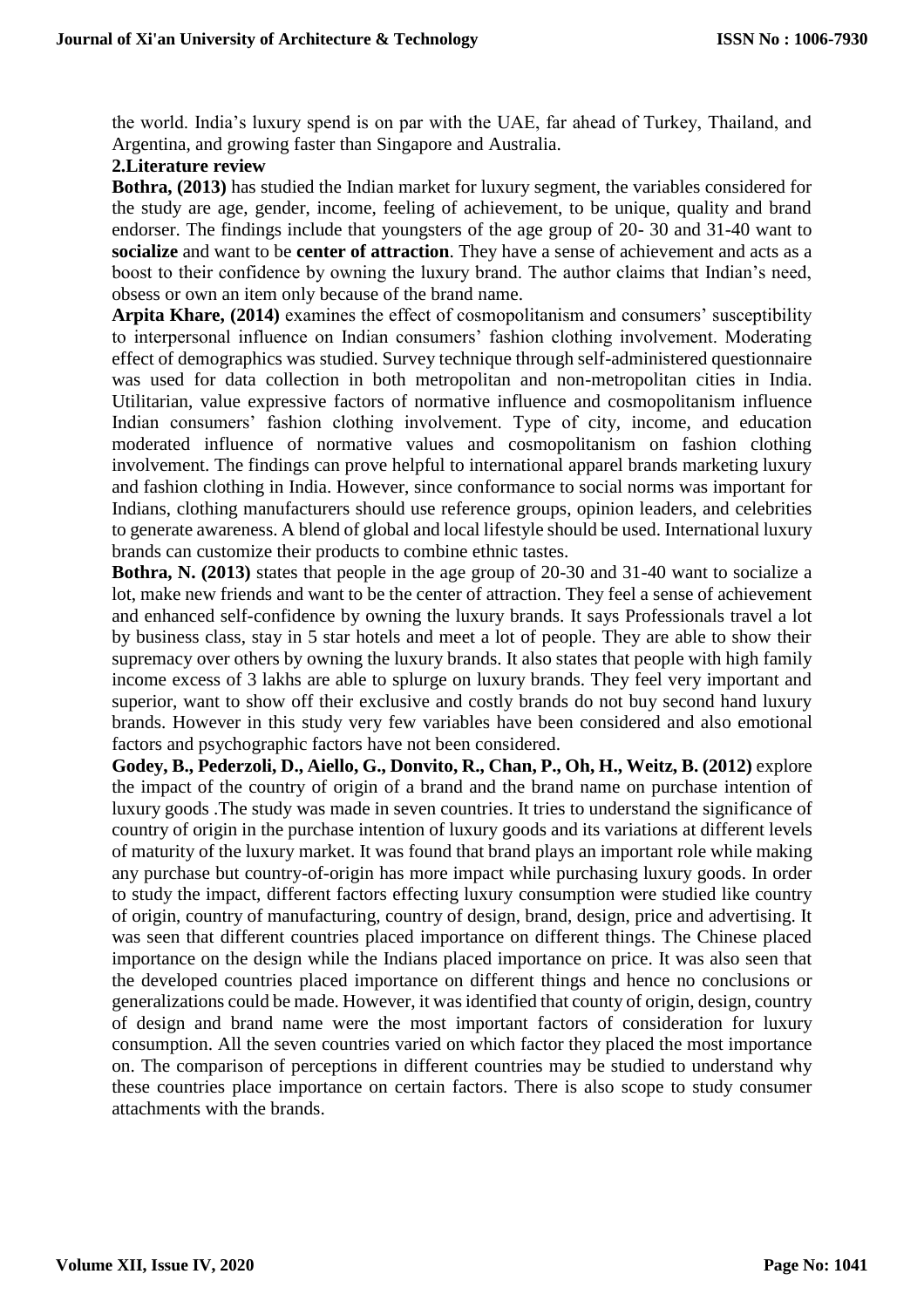**Shukla, P. (2011)** seeks to understand the effect of interpersonal influence, brand name and brand origin in a cross-national context. The study done in Britain and India seeks to understand the difference in the effect of these factors in both the countries. The study compares the structure, properties and levels of susceptibility of the sample from these countries on interpersonal influences and the effect of branding cues on them. From the study, it was found that informational interpersonal effected the Indians more. The British mostly relied on the branding cues and less on informational interpersonal influence. While normative interpersonal influence, that is, the need to belong or be accepted by their social groups, was significant to both the British and the Indians, it was seen that informative interpersonal influences were only significant for Indians. It was also found from the study that brand image acted like a moderator to normative interpersonal influences in both the countries. However, normative influence plays a significant role in luxury purchase intention. It suggests that consumers will exhibit behavior to 'fit in', by using brands that match the image of the group they wish they belong to. However, the extent or the degree to which they impact the purchase intention is outside the scope of the study and has not be explored.

### **2.1STUDIES RELATED TO LUXURY GOODS AND LIFESTYLE:**

**Rovai, (2018)** talks about the Chinese markets for luxury brands. Empirical research that is Case analysis approach is used to analyse 3 opportunistic brands from foreign countries exploring the market of China. Interviews were conducted for each brand and the data was analysed. In the end of the analysis, target customers were identified and a marketing strategy was proposed. The paper talks about the emerging e- commerce channel for the luxury segment that has led to brand awareness especially among the new young customers. The paper also suggest that age is a crucial factor for luxury products, younger generation have a higher purchase intent than the other age groups. In order to cater to these segments the brands have embraced more 'digital savvy' attributes. The profile of youngsters in China is such that they are inclined towards digital platforms. Hence brand C (anonymous brand involved in the case) has already come up with excusive events that take place online Punchibandara, (2017) .This paper is a secondary research of various articles related to luxury goods. Deductive approach was implemented to analyse the data. The paper talks about two types of conspicuousness "Status-laden brands" are those that contain high perceived quality and the they are usually purchased for internal reasons such as self-reward or external reasons such as signal of wealth. Conspicuous brand is also bought for public display and for external affirmation. The paper aims to form a relationship between conspicuousness and status. Hence a number of brands were considered to study the same, the brand belonged to 3 categories, cars, apparel and watches. In the car industry both the constructs behave different. By displaying wealth through expenses makes them maintain status in the society. The fashion industry relates more to conspicuousness than status, in this case the makers hold a special value to others in the environment. Products that are unique and aesthetically pleasing are considered more desirable. In case of the watch segment, the 'status' was more important, people purchase watches in order to show their superior to their friends and to themselves.

**Vaidya, (2015)** studied the lifestyle and perceptions of customers in Gujarat. The analysis was based on a set of statements and were identified and based on factor analysis components were identified they were names as economically, educational, family & amp; medically conscious religious, trendsetters, traditional buyers and extroverts, orthodox and conservative buyers and conscious and conservative buyers. This paper had a good set of diverse statements which could be used for further study.

**Goyal, (2014)** has analysed the Pune market, the objective of the research was to find if the purchase of luxury products is influenced due to the demographic factors. Cronbach's alpha,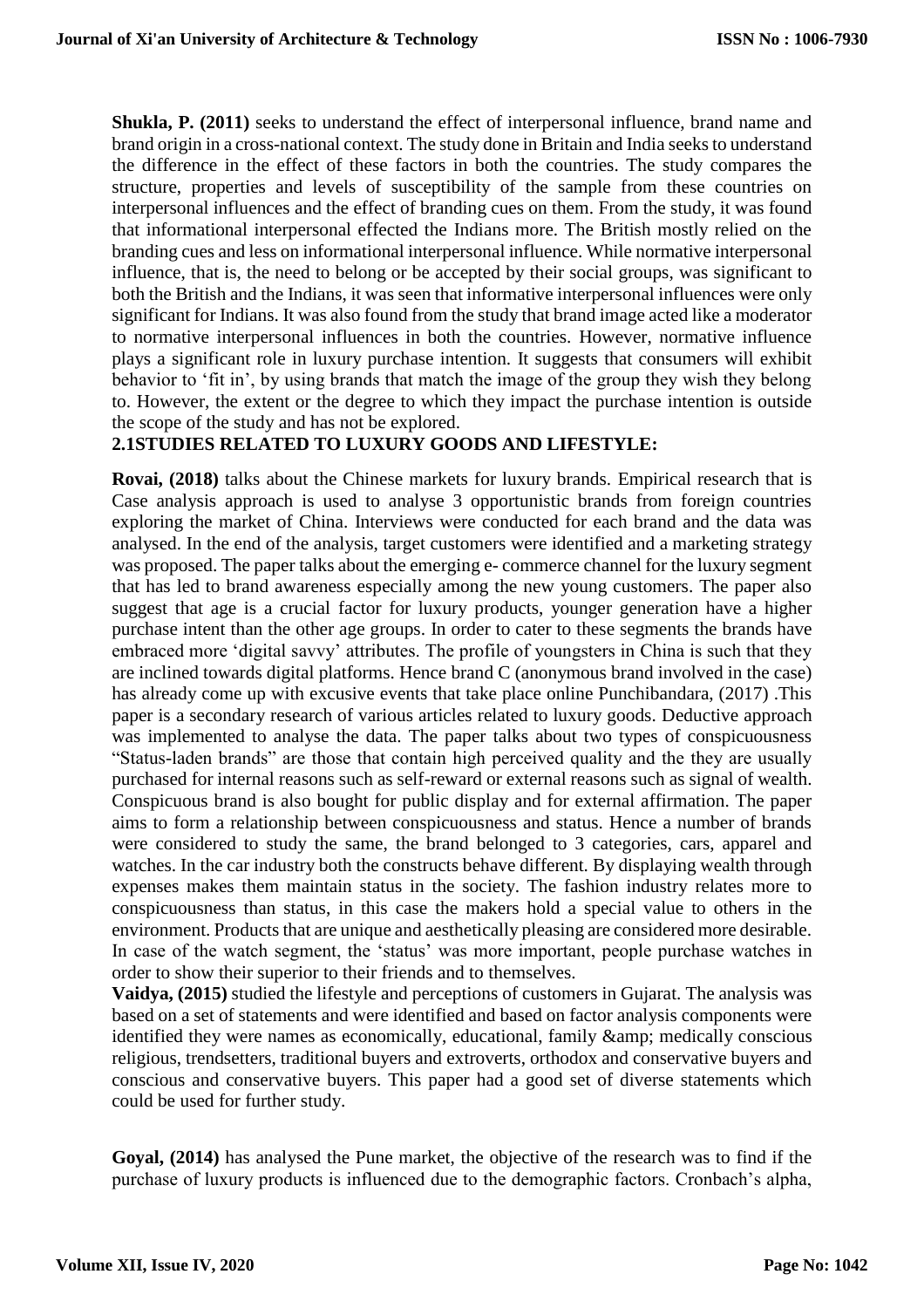cross tabs was used to analyse the data. The findings are that the quality, design and esteem of brand are the important variables for purchase of luxury products. Also, the paper conveys that the online ads and television ads are the two major sources that influence consumers to buy. It was also observed that customers purchase luxury products rationally. The self- image of customers on wearing a premium apparel was also studied, they customers felt confident and awesome being associated with a luxury product. They felt like they belonged to an upperclass society. The paper also proves that the high-income groups purchase luxury more often. Other important factors identified were that the customers have a strong celebrity influence and also liked to show-off. They also purchased to differentiate themselves from their peers and also to fit into a certain set of friend's circle.

**Phau, M Teah, J Chuah,(2013)** talks about the attitude of purchase intentions in sweatshops have an impact on the purchase intention towards luxury apparel. Factor analysis and regression analysis was performed to analyse the data. Attitude towards social consequences and attitude to purchase in sweatshops has a strong relationship with purchase intention of luxury products. Integrity influences both intention to purchase and willingness to pay more for products not made in sweatshops. Perceived behavioural control has a positive relationship with 'willingness to pay more luxury fashion apparel made in sweatshops' The managerial consequences are that the luxury brands which have a skill and craftsmanship, authentic material can produce goods far better than the sweatshops and the study has also proved that the people are willing to buy these luxury products.

**Bothra, (2013)** has studied the Indian market for luxury segment, the variables considered for the study are age, gender, income, feeling of achievement, to be unique, quality and brand endorser. The findings include that youngsters of the age group of 20- 30 and 31-40 want to socialise and want to be centre of attraction. They have a sense of achievement and acts as a boost to their confidence by owning the luxury brand. The author claims that Indian's need, obsess or own an item only because of the brand name.

Roy, S., Jain, V., & amp; Matta, N. (2018) empirically validates a model of luxury fashion consumption that integrates the antecedents and consequences of luxury buying in a developing nation context. The hypotheses developed in the conceptual model are tested using survey data collected through mall intercept survey of real consumers (with sample sizes and 382 and 544). Factor analysis and structural equation modeling is used to analyze the data. Major results suggest a significant impact of consumer's local/global orientation on the motivations and associations behind the luxury buying. Motivations and associations are found to influence luxury consumption, which in turn is found to have a positive effect on post purchase thoughts/feelings. Social influence is found to have a moderating impact on the effects of motivations and associations on luxury consumption respectively. The findings provide guidelines for a luxury marketer on the factors to consider and monitor while marketing a luxury fashion brand.

**Arpita Khare, (2014)** examines the effect of cosmopolitanism and consumers' susceptibility to interpersonal influence on Indian consumers' fashion clothing involvement. Moderating effect of demographics was studied. Survey technique through self-administered questionnaire was used for data collection in both metropolitan and non-metropolitan cities in India. Utilitarian, value expressive factors of normative influence and cosmopolitanism influence Indian consumers' fashion clothing involvement. Type of city, income, and education moderated influence of normative values and cosmopolitanism on fashion clothing involvement. The findings can prove helpful to international apparel brands marketing luxury and fashion clothing in India. However, since conformance to social norms was important for Indians, clothing manufacturers should use reference groups, opinion leaders, and celebrities to generate awareness. A blend of global and local lifestyle should be used. International luxury brands can customize their products to combine ethnic tastes.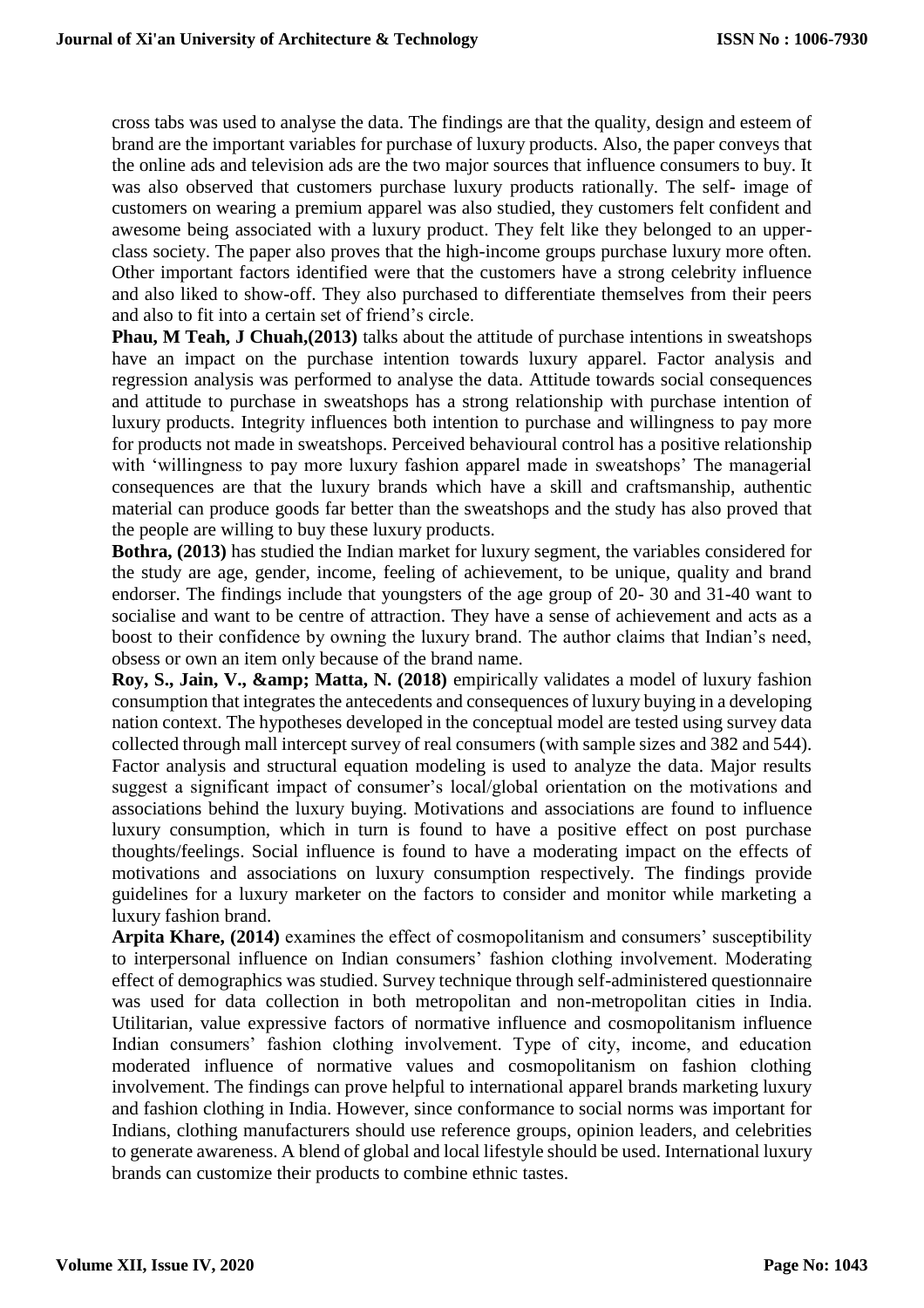**Bothra, N. (2013)** states that people in the age group of 20-30 and 31-40 want to socialize a lot, make new friends and want to be the center of attraction. They feel a sense of achievement and enhanced self-confidence by owning the luxury brands. It says Professionals travel a lot by business class, stay in 5 star hotels and meet a lot of people. They are able to show their supremacy over others by owning the luxury brands. It also states that people with high family income excess of 3 lakhs are able to splurge on luxury brands. They feel very important and superior, want to show off their exclusive and costly brands do not buy second hand luxury brands. However in this study very few variables have been considered and also emotional factors and psychographic factors have not been considered.

**Godey, B., Pederzoli, D., Aiello, G., Donvito, R., Chan, P., Oh, H., Weitz, B. (2012)**  explores the impact of the country of origin of a brand and the brand name on purchase intention of luxury goods .The study was made in seven countries. It tries to understand the significance of country of origin in the purchase intention of luxury goods and its variations at different levels of maturity of the luxury market. It was found that brand plays an important role while making any purchase but country-of-origin has more impact while purchasing luxury goods. In order to study the impact, different factors effecting luxury consumption were studied like country of origin, country of manufacturing, country of design, brand, design, price and advertising. It was seen that different countries placed importance on different things. The Chinese placed importance on the design while the Indians placed importance on price. It was also seen that the developed countries placed importance on different things and hence no conclusions or generalizations could be made. However, it was identified that county of origin, design, country of design and brand name were the most important factors of consideration for luxury consumption. All the seven countries varied on which factor they placed the most importance on. The comparison of perceptions in different countries may be studied to understand why these countries place importance on certain factors. There is also scope to study consumer attachments with the brands.

**Shukla, P. (2011)** seeks to understand the effect of interpersonal influence, brand name and brand origin in a cross national context. The study done in Britain and India seeks to understand the difference in the effect of these factors in both the countries. The study compares the structure, properties and levels of susceptibility of the sample from these countries on interpersonal influences and the effect of branding cues on them. From the study, it was found that informational interpersonal effected the Indians more. The British mostly relied on the branding cues and less on informational interpersonal influence. While normative interpersonal influence, that is, the need to belong or be accepted by their social groups, was significant to both the British and the Indians, it was seen that informative interpersonal influences were only significant for Indians. It was also found from the study that brand image acted like a moderator to normative interpersonal influences in both the countries. However, normative influence plays a significant role in luxury purchase intention. It suggests that consumers will exhibit behavior to 'fit in', by using brands that match the image of the group they wish they belong to. However, the extent or the degree to which they impact the purchase intention is outside the scope of the study and has not be explored.

### **2.2STUDIES ON LUXURY AND FACTORS EFFECTING LUXURY CONSUMPTION:**

**Shayan Shaikh, Aneela Malik, M.S. Akram, Ronika Chakrabarti, (2017)** explores the underlying motivations for bandwagon luxury brand consumption among consumers of an emergent market. It empirically investigates the effects of consumers' interdependent and independent orientations on their personality traits, such as conformity, need for uniqueness and status consumption, which in turn affect their bandwagon luxury brand consumption. A paper-based survey method is used to collect data from more than 400 Indian consumers indulging in bandwagon luxury brand consumption. The model is estimated through structural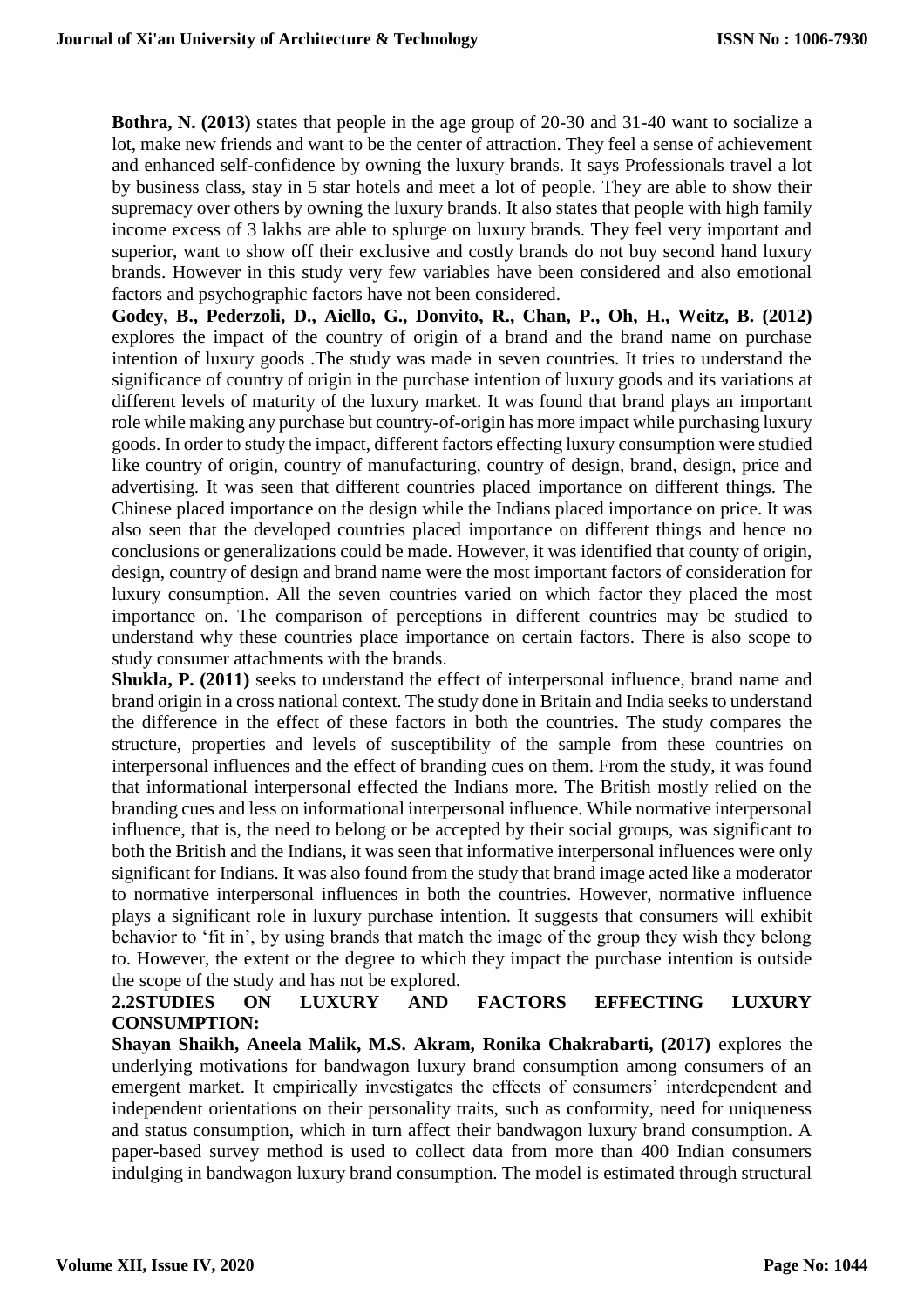equation modeling. The results show that individuals' personality traits significantly affect their bandwagon luxury brand consumption. Further, the results suggest that the relationship between individuals' interdependent/independent orientation and bandwagon luxury brand consumption is partially/fully mediated by their personality traits.

**Isaac Cheah, Ian Phau, Calvin Chong, Anwar Sadat Shimul, (2015)** investigates the influence of brand prominence on willingness to buy luxury brands. It also aims to investigate the direct and moderating roles of luxury brand values, social influence and vanity on willingness to buy luxury brands. A convenience sampling method was employed. Survey questionnaires were distributed by mall intercept to quasi-random samples in downtown Perth, Western Australia for completion and return. The return yielded 779 usable questionnaires, the data from which were analyzed using SPSS 22. The findings support the influence of brand prominence on purchase intention for luxury brands. It has also been found that social influence has a significant influence on physical vanity and willingness to buy luxury brands. However, some relationships with and isolations from the earlier studies have been identified. This study provides some meaningful insights for marketing managers regarding brands prominence that they can use in better understanding the consumers' intention to buy luxury products. A luxury goods manufacturer may want to be cautious to not over popularize its trademark for shortterm gains. There must be a delicate balance between the uses of prominent and subtle signals in luxury branding in order to maintain value as a prestigious label.

**Marie-Cécile Cervellon, Rachael Coudriet, (2013)** examines the factors which contribute to the power of luxury brands in the stores and the means through which brand power meaning transfers to the clients. The research protocol follows a logical approach, through analyses of narratives of customers with lived shopping experiences in luxury stores. Data were collected in two phases: first, a collection of experiences from clients with different cultural backgrounds in the same store; second, a comparison of experiences for the same client in thirty-three luxury stores around the world. This cross-examination procedure enhances the trustworthiness of the findings. To establish this power, luxury brands need a control over their operations, at least the visual merchandising and the customer relationship. This reinforces the importance of retailing in the luxury industry and the strategic role of company-owned-stores, particularly in "new luxury markets" where the power of the brand is not necessarily established. Additionally, when there is power asymmetry in a service encounter, the customer becomes "hyper-vigilant" regarding the service provided. In luxury stores, the salespersons should be trained to deliver a luxury service, personalized to the very needs of the client.

**Kapferer, J. (2012)** explores about the abundant rarity which is the key to luxury growth, rarity tactics and the fashion business model they adopt while deemphasizing exceptional quality and country of origin. As we all know luxury consumption is no longer just limited to the upper class, Brands are trying to cater to lower segments as well- Democratization of luxury are being observed here. This study explores the trade-off between penetration of luxury brands and the status derived from the rarity of the brand. The paper observes that scarcity creates value however the focus should be on qualitative rarity rather than rarity of ingredients or craft where the rarity of the product is justified solely with its quality and no just be artificial. However, the study proves that the business model must not delocalize, must not advertise, have a full control of value chain & amp; distribution, never issue licenses, always increase the average price and maintain relationship with the clients. Virtual rarity is another topic that is being discussed in this paper, which is created through limited editions, exclusive distributions and communications. The study identifies that penetration has a tipping point below which there is low brand awareness and the brand gets diluted once it is above the point. As per the paper, Asian countries prefer penetration brand awareness while in the west people like differentiation and uniqueness. However, the interdependence of rarity and culture can be further explained with respect to luxury consumption which is another research gap which can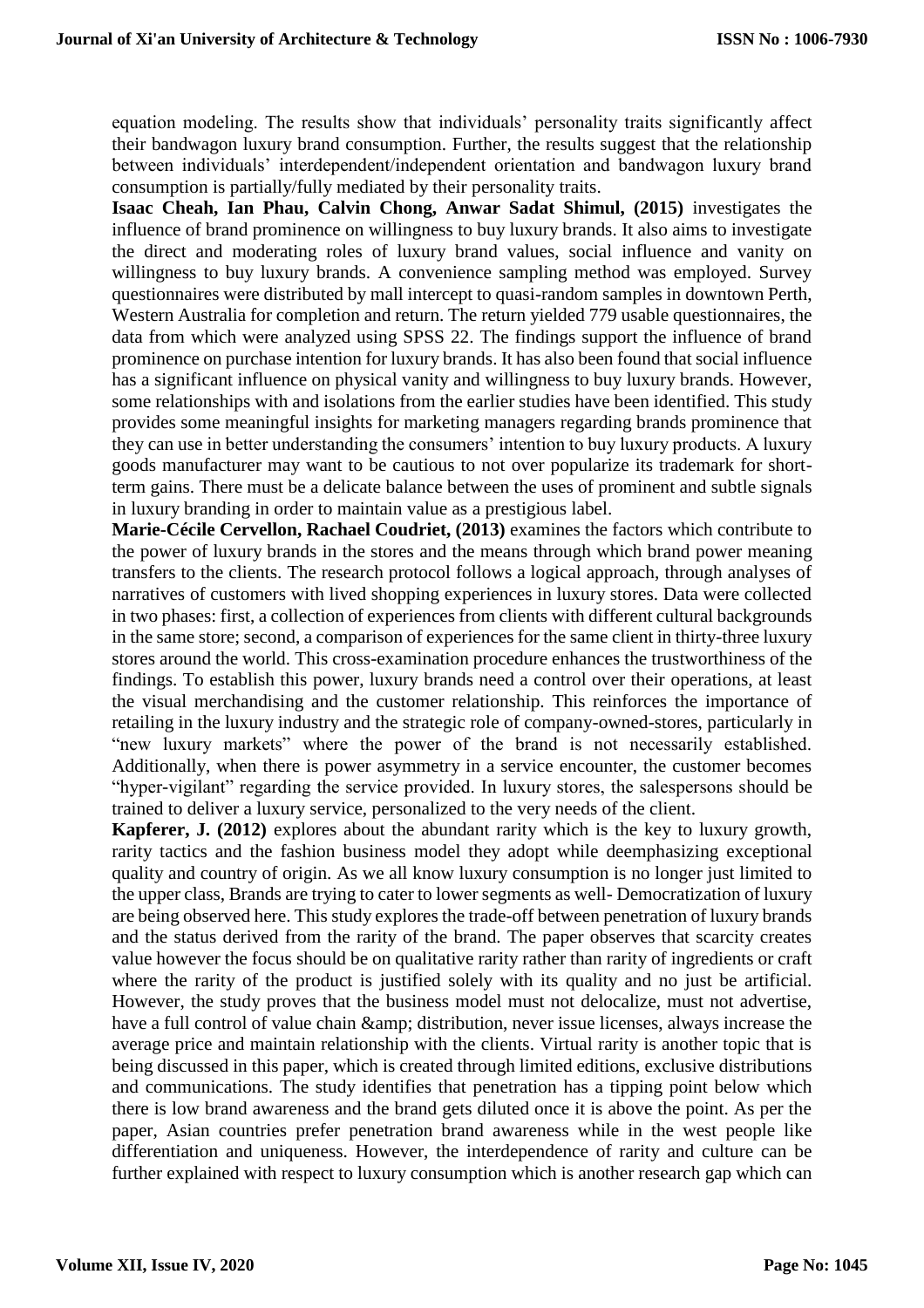be worked upon. However, in this study rarity with respect to different categories is not studied or quantified.

**Tynan, C., Mckechnie, S., & amp; Chhuon, C. (2010)** identifies different factors that lead to value delivery for a luxury consumer. The perceived value to the customer is based on the utilitarian, experiential, symbolic, and relational factors. While utilitarian values are essential to any luxury brand, the hedonic and symbolic factors are the values that differentiate the luxury brand. The study identifies that value can be co-created with the customer and it is dependent on the interactions with the customer, marketing communications, social events and venue/destinations. It also finds that an interplay between non-competing complementary luxury brands can also create value. It used the case study method and highlights that the interaction between the luxury brand owners, customer, and members of the respective network help to differentiate and luxury brand and thus offer a superior value proposition. Engagement activities are also important in co-creating value. However, these case studies are limited to just one country and the scenario may differ in other parts of the globe. Quantification of the effect of these factors have also not been done and is another research gap which can be worked upon.

**Catry, B. (2003)** gives insights about the importance of rarity or scarcity factor for luxury goods and talks about what makes them rare and how it effects luxury consumption. It talk about how the brand value may erode as brands compete on market share and volume. It stresses the necessity of a luxury brand to remain rare and how most of the time it is artificially created. Rarity, in the paper is the variable dependent on the limitation of raw material, technology, production and PR. It states that the illusion of rarity is created via message, targeted, advertisement, PR and secrecy. It is done by brands to create the illusion of exclusivity or rarity and appeal to the need of uniqueness for the customers. However, in order to thus artificially induce rarity, the following factors must come into play. Natural Limited availability or raw material is a factor which hinders mass production and thus products made out of them become prized, rare and expensive. Rarity or limitation of technology and R&D where unique, complex, expensive or time-consuming products may be required limits the production of such goods. Sometimes only limited number of products are created and sold at a premium to maintain rarity. PR and marketing targeting niche/small segments give a feeling of exclusivity for the customers and the aspirational segments. However, the growing term of 'democratization' and the phenomenon off 'masstige' goods are not touched upon by the paper. This phenomenon and its effect on luxury consumption must have been addressed in the paper. **Dubois Bernard, Czellar Sandor.( 2002)** explores the inherent difference between prestige and luxury. The study explores the relationship between prestige and luxury since they are used interchangeably. The study finds that prestige is subjective evaluative judgements about high statues of people or inanimate objects leading to emotional reactions such as liking, awe or admiration. It stems from a positive and outstanding accomplishment related to unique attributes, quality, performance or accomplishment. It states that luxury is perceived as more than what ones needs, has a high price tag and is related to beauty, refinement and comfort. The study finds that luxury can be a prestige symbol but it is not a necessary prestige symbol. Luxurious brands with prestige or without accomplishment or prestige may erode overtime. Luxury can be a symbol of prestige but not without accomplishment. However, the perceived meaning or interpretations may change with categories especially to categories of more aesthetic values such as fashion goods which is a research gap hence identified. This study has also not been conducted cross-culturally. Hence what luxury means to Indian consumers is an area to be explored.

**Vigneron, F. and Johnson, L.W. (1999)** discusses consumer's perceptions of prestige and suggests that prestige perceptions are derived from interactions with people, object properties and hedonic attributes. It suggests that prestige seeking behavior stems out of five values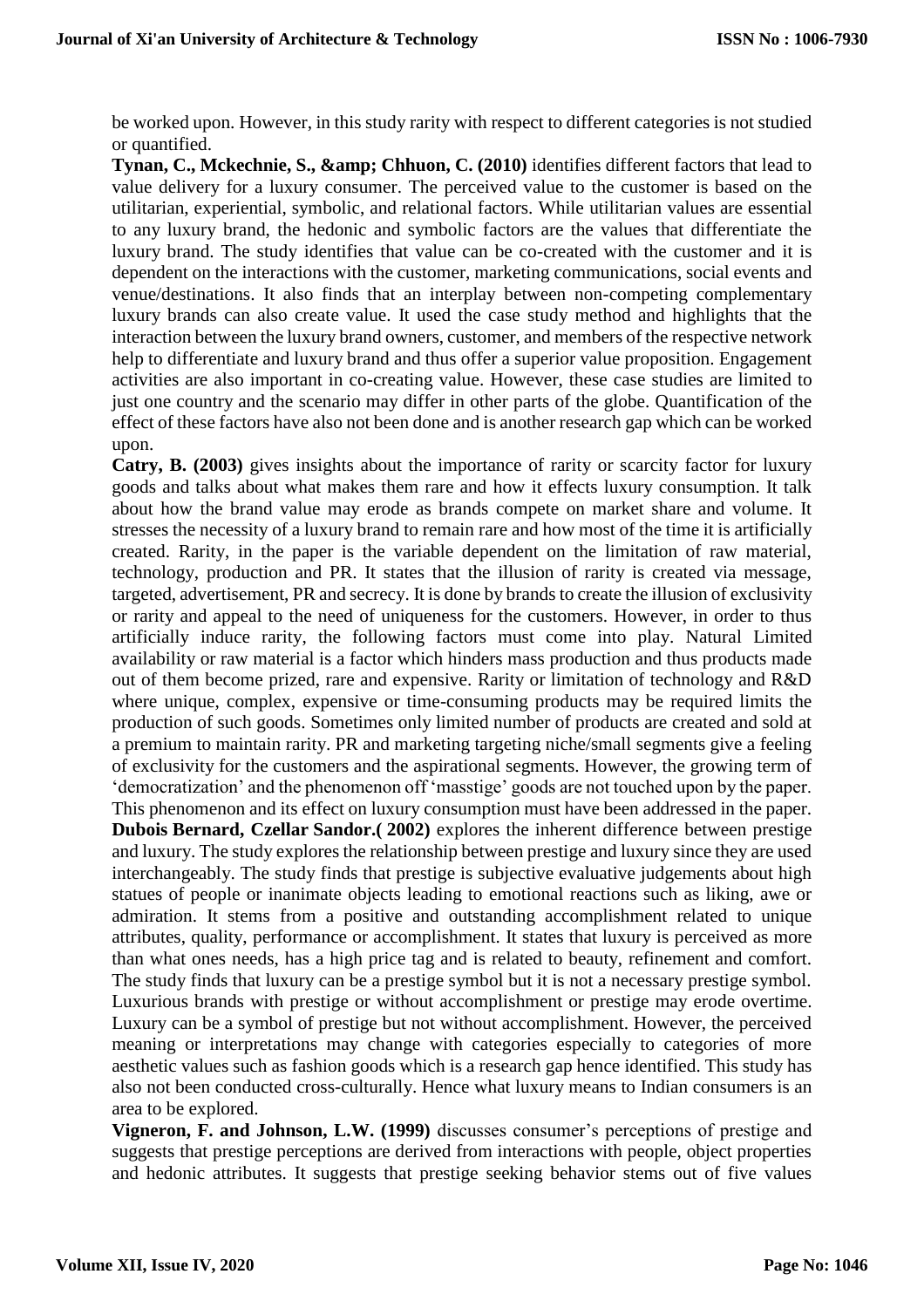namely conspicuous, unique, emotional, and social and quality values which in turn leads to veblenian, snob, hedonic, bandwagon and perfectionist motivations. The study develops a three factor model based on interpersonal effects while consuming prestige goods and a two factor model based on personal effects. Conspicuous, unique and social being interpersonal effects from veblenian, snob and bandwagon motivations respectively and emotional and quality from hedonistic and perfectionist motivations of luxury consumers. The study helps to identify how consumers view prestige brands and what motivates them to buy them. The extent of how each of these values effect prestige seeking consumer behavior is, however, unclear.

**Jadczaková V, (2010)** this paper is a study on Chez apparel market and having a target group as women, the objective of the paper is to understand the consumer's psychographic and lifestyle variables. About 8050 responses were obtained in order to validate the model. The paper explains the consumer behavior model. According to the model, lifestyle is divided based on independent variables such as demography , personality traits and social class and also based on how one lives as in activities, interests and opinions (AIO) , likes , dislikes , expectations, self -image, self-feelings , self-evaluation which builds consumer's attitude and values which leads to consumption or purchase. They have analyzed customer segments in the Czech population. Factor analysis was performed and the customers are divided into various clusters based on their lifestyle. The identified components were self-involved /trendy, demanding, old fashioned, rational, self-development, conservative, family oriented, spontaneous, and money prudent. Cluster analysis was done to further analyze the psychographic and demography profile of the customers. The cluster analysis revealed the following group's young pragmatics, secure family buyers, show-off buyers, hedonic achievers indifferent teens, burdened buyers, mainstream buyers. A multidimensional scaling approach has differentiated the respondents into class based on income and also social class orientation. The target group of show off buyers was chosen and the message for promoting the luxury goods suggested is "You don't have to pay more for a good feeling"

**Li Po Lam Astor, (2006)** has studied about the adoption of 3G services in Hong Kong, based on factors such as relative advantage, complexity, tradability and observability. This has mapped out to the customer segments based on lifestyle. VALS 2 model is used to classify the customers into innovators, thinkers, achievers, experiencers, believers, strivers, makers and survivors. It was identified that innovators, makers and strivers were more likely to adapt 3G technology. Another finding was that the makers were very satisfied with the video call but they dislike the instant news, the strivers are more satisfies with the adult content and would prefer to use 3G services under unclassified users. Thinkers are not very satisfied with the information on stocks and downloads. Achievers are satisfied with the news content. Regression analysis revealed that strivers and achievers were more satisfied with the application such as adult content and bettering. Gender and monthly income were significant predictors of satisfaction of video call and music on TV.

**Dubois, (1992)** has studies is the luxury model, takes into consideration several variables such as financial value, functional value, individual value and social value all of these factors have an impact on the luxury value. He examined that there is a significant impact of income on the purchase of luxury items. The luxury product penetration was 13 % in case of the rich and 3 % in case of the poor. The attitude of respondents was measured based on trend to measure the level of cultural impact. The findings were such that the & quot; wealthy and trendy & quot; respondents acquired luxury goods more often. The managerial implications of the study are that with the findings of the research one can concentrate on a specific luxury value that could be offered to the customer, by stressing on the value in the communication strategies implemented.

**Richards & Sturman, (1977)** this study was conducted in China to study the working women of the age group 18-35. The study is to analyse the psychographic and lifestyle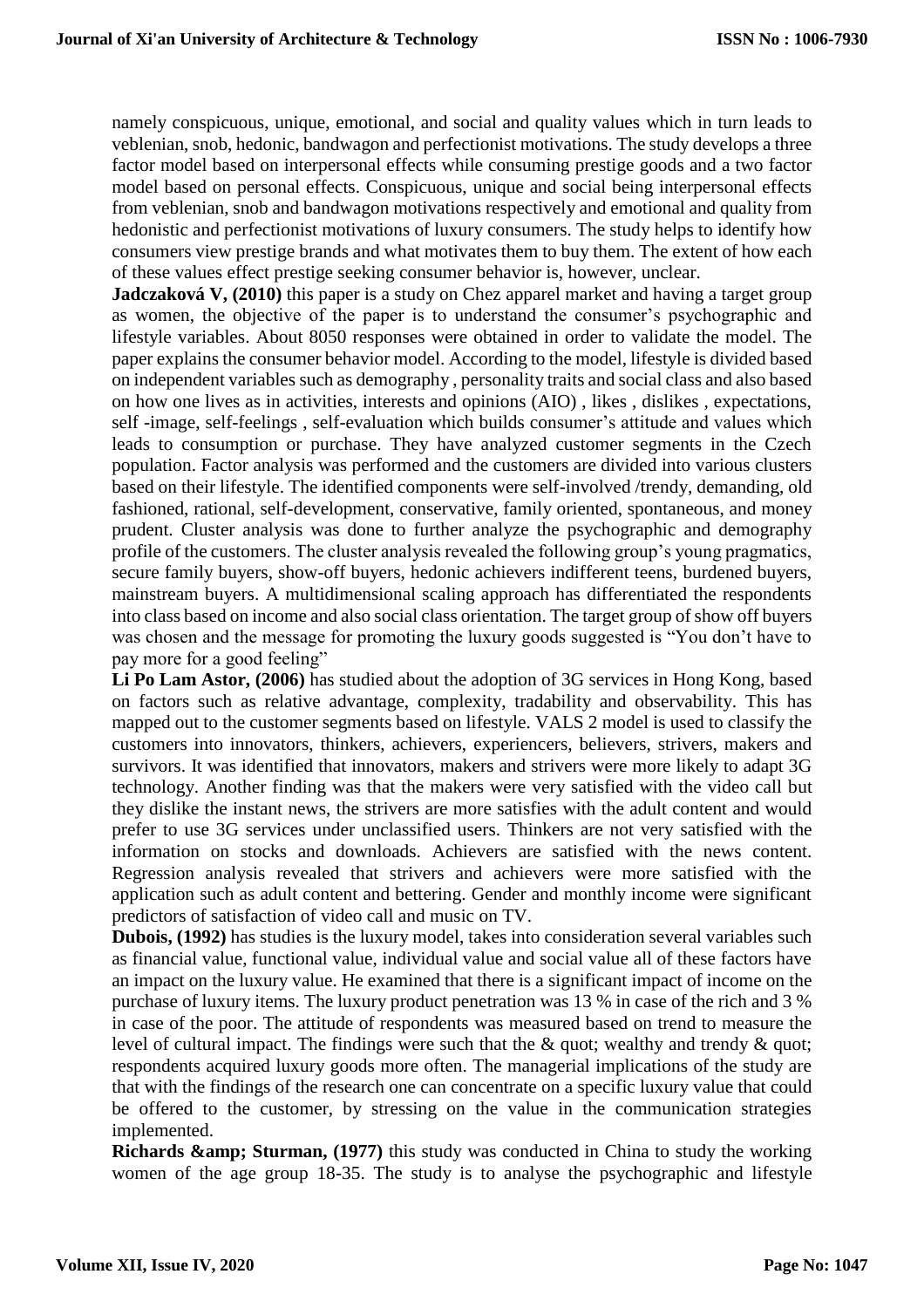variables. Factor analysis and cluster analysis was done to identify segments. Researchers have classified the customers as conventional, contemporary, searching singles and the followers. The conventional had the most number of respondents these set of people spend lesson cosmetics and shop moderately. The contemporary females are modest and yet would like to pursue their carrier they hold both traditional and non-traditional opinions. The searching singles are more modern these set of people love to shop and also influenced by the store person's attitude. The followers are not very social and do not show interest in most of the diverse topics. Based on the segments markets have a better view of their target the customers. **Shayan Shaikh, Aneela Malik, M.S. Akram, Ronika Chakrabarti, (2017)** explores the underlying motivations for bandwagon luxury brand consumption among consumers of an emergent market. It empirically investigates the effects of consumers' interdependent and independent orientations on their **personality traits**, **such as conformity**, **need for uniqueness** and **status consumption**, which in turn affect their bandwagon luxury brand consumption. A paper-based survey method is used to collect data from more than 400 Indian consumers indulging in bandwagon luxury brand consumption. The model is estimated through structural equation modeling. The results show that individuals' personality traits significantly affect their bandwagon luxury brand consumption. Further, the results suggest that the relationship between individuals' interdependent/independent orientation and bandwagon luxury brand consumption is partially/fully mediated by their personality traits.

**Isaac Cheah, Ian Phau, Calvin Chong, Anwar Sadat Shimul, (2015)** investigates the influence of **brand prominence** on willingness to buy luxury brands. It also aims to investigate the direct and moderating roles of luxury brand values, social influence and vanity on willingness to buy luxury brands. A convenience sampling method was employed. Survey questionnaires were distributed by mall intercept to quasi-random samples in downtown Perth, Western Australia for completion and return. The return yielded 779 usable questionnaires, the data from which were analyzed using SPSS 22. The findings support the influence of brand prominence on purchase intention for luxury brands. It has also been found that social influence has a significant influence on physical vanity and willingness to buy luxury brands. However, some relationships with and isolations from the earlier studies have been identified. This study provides some meaningful insights for marketing managers regarding brands prominence that they can use in better understanding the consumers' intention to buy luxury products. A luxury goods manufacturer may want to be cautious to not over popularize its trademark for shortterm gains. There must be a delicate balance between the uses of prominent and subtle signals in luxury branding in order to maintain value as a **prestigious label**.

**Marie-Cécile Cervellon, Rachael Coudriet, (2013)** examines the factors which contribute to the power of luxury brands in the stores and the means through which brand power meaning transfers to the clients. The research protocol follows a logical approach, through analyses of narratives of customers with lived shopping experiences in luxury stores. Data were collected in two phases: first, a collection of experiences from clients with different cultural backgrounds in the same store; second, a comparison of experiences for the same client in thirty-three luxury stores around the world. This cross-examination procedure enhances the trustworthiness of the findings. To establish this power, luxury brands need a control over their operations, at least the visual merchandising and the customer relationship. This reinforces the importance of retailing in the luxury industry and the strategic role of company-owned-stores, particularly in "new luxury markets" where the power of the brand is not necessarily established. Additionally, when there is power asymmetry in a service encounter, the customer becomes "**hyper-vigilant**" regarding the service provided. In luxury stores, the salespersons should be trained to deliver a luxury service, **personalized** to the very needs of the client.

**Kapferer, J. (2012)** explores about the abundant rarity which is the key to luxury growth, rarity tactics and the fashion business model they adopt while deemphasizing exceptional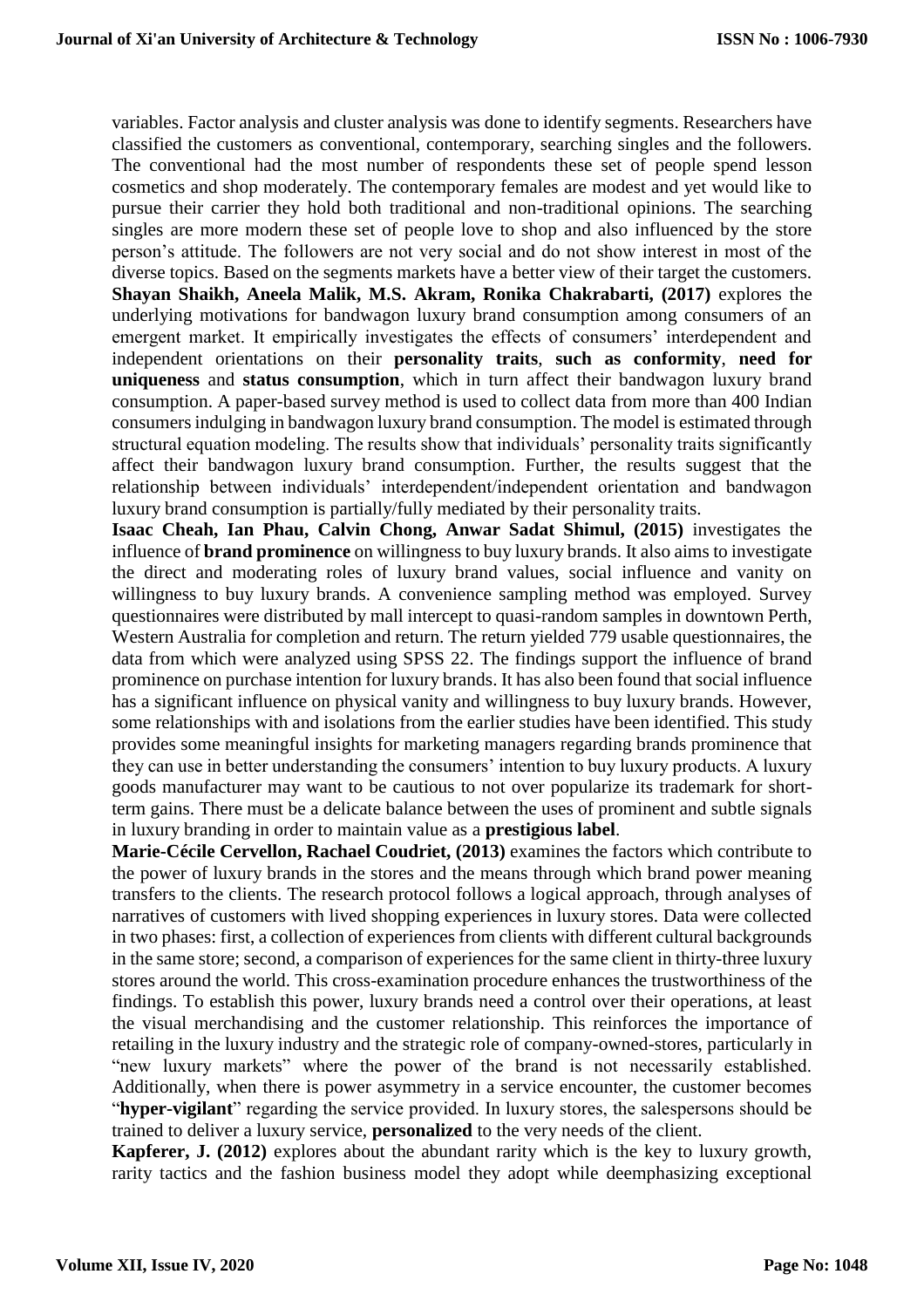quality and country of origin. As we all know luxury consumption is no longer just limited to the upper class, Brands are trying to cater to lower segments as well- Democratization of luxury are being observed here. This study explores the trade-off between penetration of luxury brands and the status derived from the **rarity of the brand**. The paper observes that **scarcity creates value** however the focus should be on **qualitative rarity** rather than rarity of ingredients or craft where the rarity of the product is justified solely with its quality and not just be artificial. However, the study proves that the business model must not delocalize, must not advertise, have a full control of value chain; distribution, never issue licenses, always increase the average price and maintain relationship with the clients. Virtual rarity is another topic that is being discussed in this paper, which is created through limited editions, exclusive distributions and communications. The study identifies that penetration has a tipping point below which there is low brand awareness and the brand gets diluted once it is above the point. As per the paper, **Asian countries prefer penetration brand awareness while in the west people like differentiation and uniqueness**. However, the interdependence of rarity and culture can be further explained with respect to luxury consumption which is another research gap which can be worked upon. However, in this study rarity with respect to different categories is not studied or quantified.

**Truong, Y., Simmons, G., Mccoll, R., & amp; Kitchen, P. J. (2008)** observes the relationship between Status and conspicuousness which helps us to develop the dimensions of luxury brand perception. This study identifies **Status and conspicuousness** as two distinct dimensions of luxury that are interrelated but are not interchangeable. As per the study different brands have different levels of status and conspicuousness level i.e. a brand scoring higher on status may have lower conspicuousness value since conspicuousness is nothing but a matter of image and appearance. The study finds that when brands stretches itself to lower market its status value will fall down but then will attract consumers with higher conspicuousness value from the lower segments. This paper confirms that the higher the distance between the two dimension the higher the risk that the brand will lose ground on the strongest dimension. This study identifies that it is inaccurate to consider these two dimensions as single entity as the findings suggests a difference in how the customers perceive brands based upon the status and conspicuousness within the luxury market. One limitation that should be mentioned is the geographic one. Implication of brand extensions and dilutions on these dimensions may further be explored.

### **RESEARCH GAP:**

From the above literature reviews, it is seen that even though a lot of work has been done to explain luxury consumption behavior and factors affecting it, very few study has been done within the Indian context. Since luxury consumption is heavily dependent on the consumer psyche, it cannot be generalized and will vary according to the culture and psychographics of that country. Hence the study within the Indian context provides scope for study. The need of the hour for every luxury brand, which is to differentiate and give a unique value proposition also provides scope for study. By identifying the different values that appeal to the different types of customers, a segmentation can be made. This segmentation will help brands to develop unique and distinct propositions and cater specifically to their needs by designing products that appeal to them. It is important for luxury brands to focus on the way consumers perceive and evaluate their brand as luxury brands don't focus on volumes rather their major focus is on value. This is an area majorly focused upon by this paper.

### **3STATEMENT OF THE PROBLEM:**

This study addresses the value factors that influences luxury brand purchase intention and that creates consumer perception towards luxury brands in India and builds a conceptual framework exhibiting the factors influencing consumer brand perception formation and consumer purchase behavior. The research then seeks to effectively segment the Indian luxury Fashion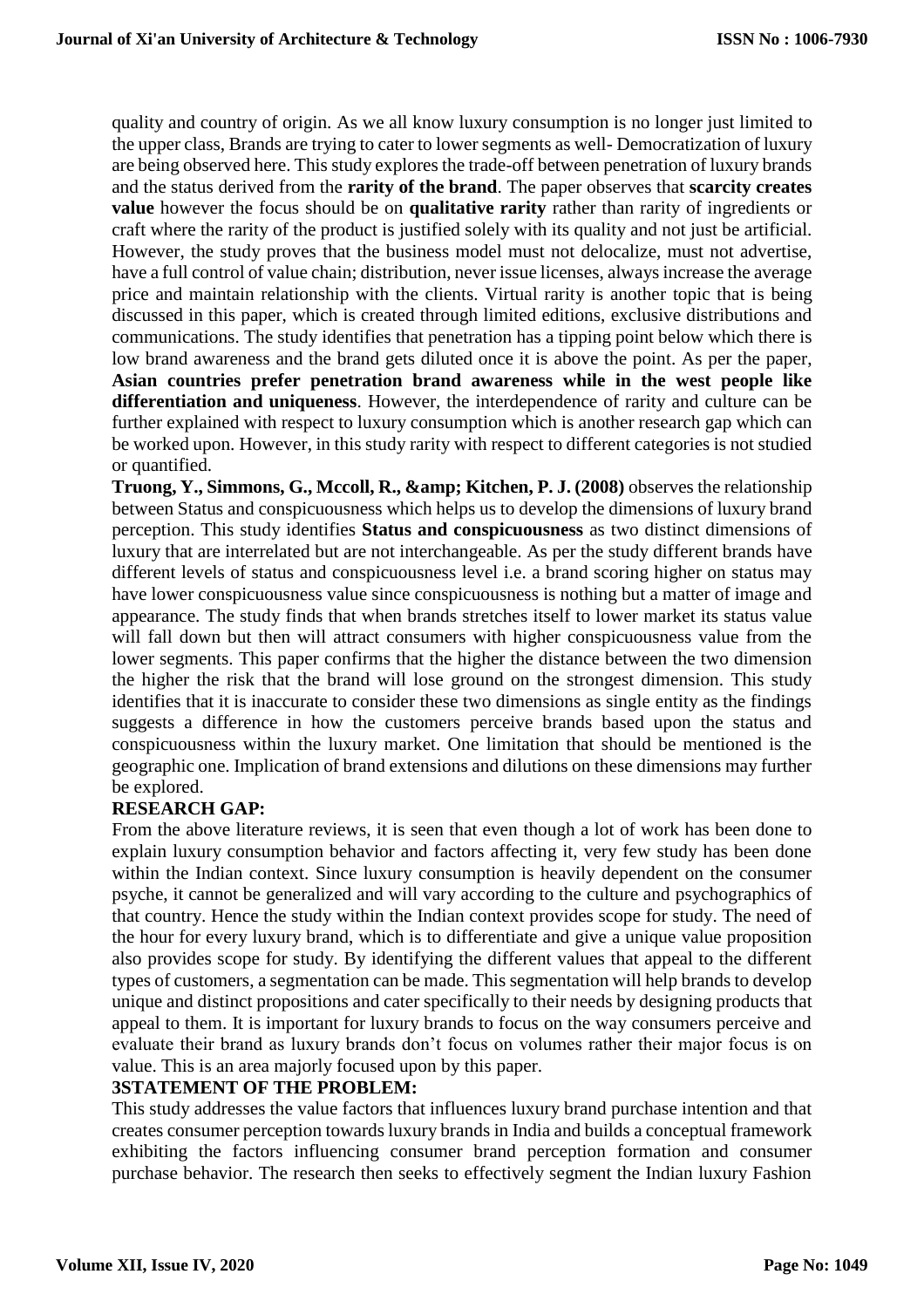brand consumers into distinct consumer segments exhibiting homogeneity within each segment. This segmentation may give insights into the characteristics and unique needs of the consumers in each segment. Luxury Fashion brands that are existing or seeking to establish business in India can use these insights to offer a proposition catering to the needs or characteristics thus identified.

### **3.1OBJECTIVES OF THE STUDY:**

1. To study the inter dependency between the various psycho graphic and demographic factors affecting luxury Fashion brand purchase intention.

2. To study the relationship significance between psycho graphic factors with consumers luxury fashion purchase intention in the Bangalore Market.

3. To determine the Psycho graphic factors that influence consumers to purchase a luxury fashion product in Bangalore market.

### **3.2CONCEPTUAL MODEL**



### **3.3RESEARCH METHODOLOGY**

The research is descriptive in nature with variables identified from literature review. There are two types of data collection done for the research. Secondary data has been collected with the help of literature review to find the variables for the study. The literature were collected from different journal articles that are taken from ProQuest and google scholar. The primary data is collected by rolling out a questionnaire and getting them filled.

This study is conducted in order to understand the variables that effect the consumer's perception towards a Luxury Fashion brand and the factors Influencing consumer purchase intentions in Indian market. To begin with a conceptual framework has been made with the help of variables that influence consumer's brand perception and purchase preferences.

### **3.3.1Target Population:**

Bengaluru – 1,30,00,000

Consumers who belong to age group of less than 60 years and more than 20 years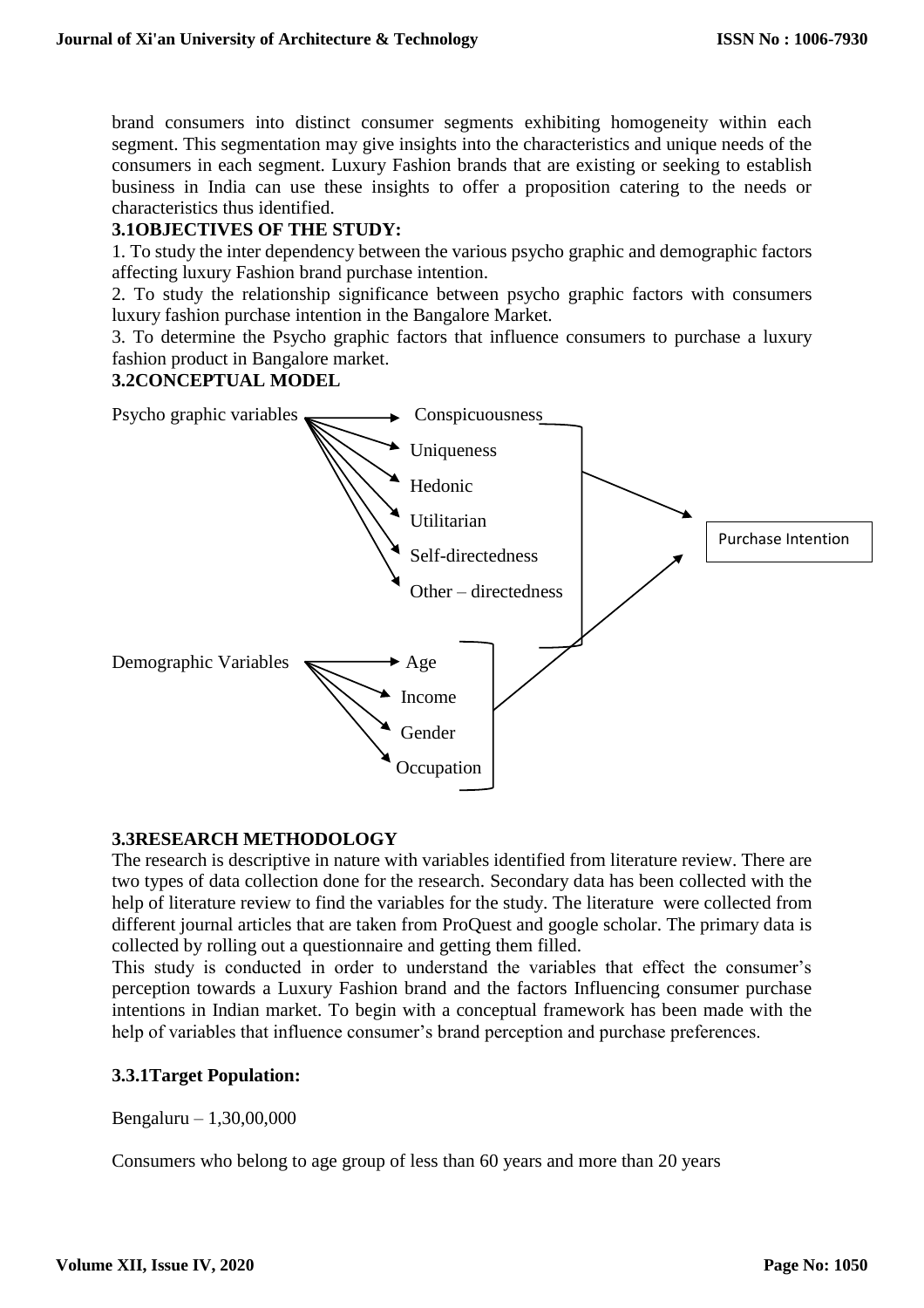Total Bengaluru population that is less than 60 years and more than 20 years are **88.7% or 89%**

 $\Rightarrow$  0.89\*1,30,00,000 = 1,15,69,999

**Sample size:**

$$
\frac{z^2 \times p(1-p)}{e^2}
$$
\n
$$
1 + (\frac{z^2 \times p(1-p)}{e^2 N})
$$

Where,  $N = i$  s the sample size to be estimated,  $p = population$  proportion  $e = Margin$  of error (percentage in decimal form  $= 0.06$ ) and  $z = z$ -score (1.96)

On substitution of the variables we get rounding off to **250 respondents**.

**3.3.2Sampling technique:** Simple random sampling techniques is used as the sampling technique as almost everyone buys luxury fashion products in India in today's scenario.

**3.3.3Tools adopted for the study:** A detailed questionnaire has been created using conceptual framework in order to understand the consumer perception towards luxury fashion brands and factors that are considered to evaluate a luxury brand. For the analysis and interpreting the data that has been collected through questionnaire filling process. Advanced excel, SPSS are extensively used.

### **3.3.4Data collection:**

- Primary data was collected by getting the questionnaire filled by the consumers.
- Secondary data has been collected for the purpose of literature review and to find the variables for the study. The literatures were collected from different journal articles that are taken from ProQuest and google scholar.

**3.3.5Statistical techniques and tools:** Frequency tables, Factor analysis, chi-square, ANOVA, Regression analysis, correlation and cross tabs are used in order to achieve the hypothesis and come to a conclusion by interpreting the analyzed data.

### **4.DATA ANALYSIS :**

This segment presents the key findings along with interpretation of various factors affecting luxury purchase Intention for Indian consumers. The psychographic and demographic factors are analyzed to see which of them significantly influences the purchase intention. Later on, analysis of variation purchase intention is done with different demographic factors.

A model is developed with the significant psychographic and demographic variables. A frequency analysis is done to analyze the weightage given to each value factor by the Indian consumer. It is then attempted to segment the Indian consumers based on the psychographic and demographic variables.

### **4.1 Reliability statistics:**

The study consists of 6 hypothesis which would be tested in the following subsections using the tools SPSS. Before we start our hypothesis testing, it is essential to test the reliability of our data. Thus, we perform the reliability test i.e. the chronbach's alpha test for all the scale variables that we have considered.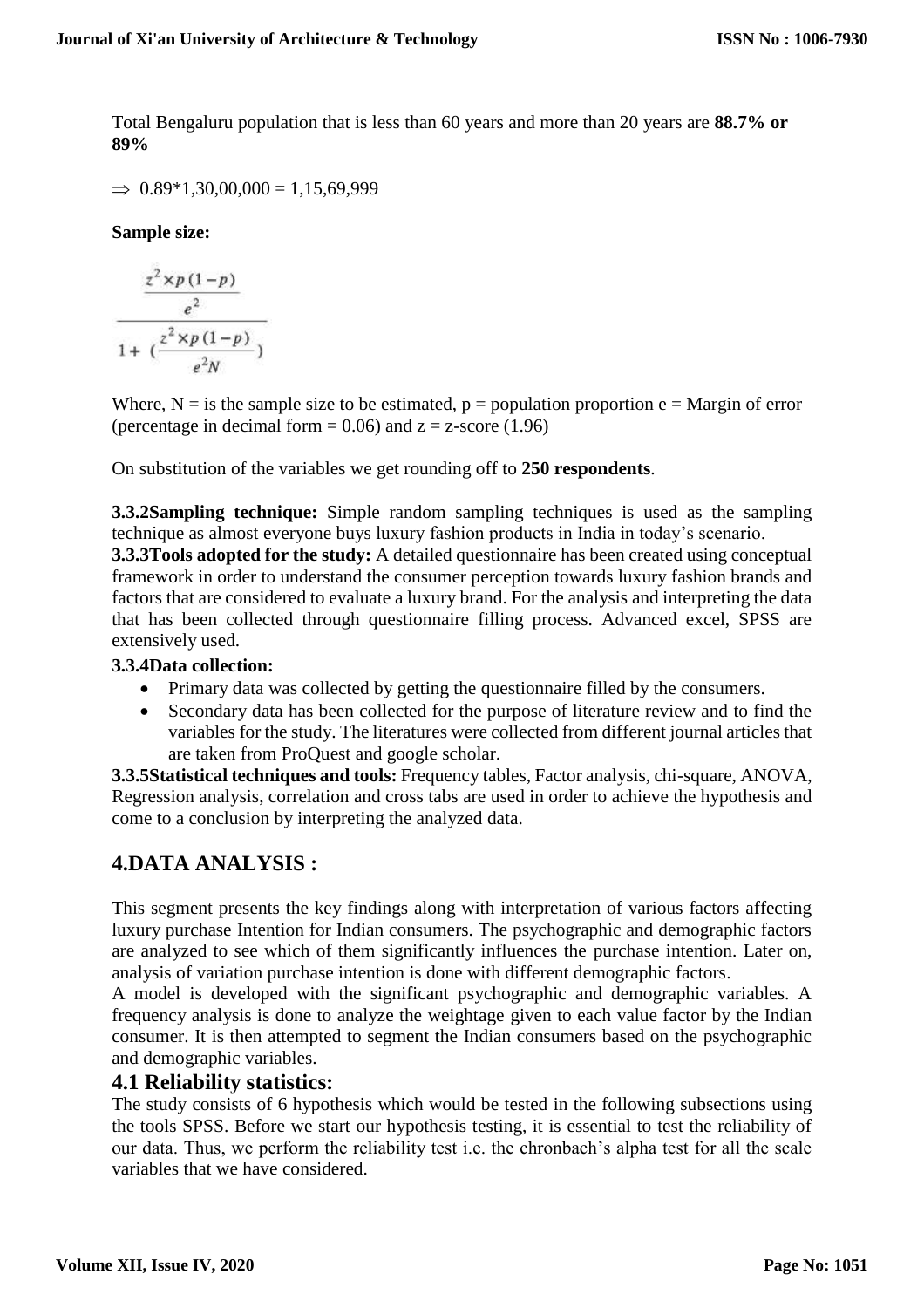| Table: $4.1$                                      |  |  |  |
|---------------------------------------------------|--|--|--|
| <b>Reliability Statistics</b>                     |  |  |  |
| Cronbach's Alpha                                  |  |  |  |
|                                                   |  |  |  |
| $S_{\alpha\mu\nu\rho\sigma\sigma}$ , Driman, Data |  |  |  |

 *Source: Primary Data*

The table depicts that 78 scale variables were used for our analysis. The cronbach's alpha value should be greater than 0.7, in our case it is 0.9 which is considered as highly reliable. The individual element alpha values were also considered. The cronbach's alpha for each of the scale variable considered is above 0.7 hence we can conclude that test is reliable.

**Relationship of Various Factors Identified With Each Other And Purchase Intention: Hypothesis: 1**

H0: Conspicuousness, Uniqueness, Utilitarian, Hedonic, self-directed and others-directed has

no significant relationship with consumer's luxury purchase intention

H1: Conspicuousness, Uniqueness, Utilitarian, Hedonic, self-directed and others-directed has

a significant relationship with consumer's luxury purchase intention

| <b>Correlations</b> |                        |            |            |      |                      |                     |                     |                 |                  |                    |                        |
|---------------------|------------------------|------------|------------|------|----------------------|---------------------|---------------------|-----------------|------------------|--------------------|------------------------|
|                     |                        | Inco<br>me | Gen<br>der | Age  | function<br>al value | hedoni<br>c value   | conspic<br>ous      | rarity<br>value | self<br>directed | other-<br>directed | purchase<br>_intention |
|                     |                        |            |            |      |                      |                     | value               |                 | ness<br>value    | ness               |                        |
| Income              | Pearson<br>Correlation | 1          | .118       | .238 | $.146*$              | $.148$ <sup>*</sup> | .086                | .056            | .086             | .109               | $.263**$               |
|                     | Sig. (2-tailed)        |            | .062       | .000 | .021                 | .019                | .174                | .375            | .176             | .086               | .000                   |
|                     | $\mathsf{N}$           | 250        | 250        | 250  | 250                  | 250                 | 250                 | 250             | 250              | 250                | 250                    |
|                     | Pearson<br>Correlation | .118       | 1          | .251 | .061                 | .071                | .027                | .086            | .055             | .007               | .101                   |
| Gender              | Sig. (2-tailed)        | .062       |            | .000 | .340                 | .266                | .666                | .177            | .390             | .911               | .110                   |
|                     | ${\sf N}$              | 250        | 250        | 250  | 250                  | 250                 | 250                 | 250             | 250              | 250                | 250                    |
| Age                 | Pearson<br>Correlation | .238       | .251       | 1.   | $-.102$              | .108                | $.128$ <sup>*</sup> | .032            | $-0.032$         | .032               | $-128$ <sup>*</sup>    |
|                     | Sig. (2-tailed)        | .000       | .000       |      | .109                 | .089                | .043                | .612            | .619             | .619               | .043                   |

*Table: 4.2*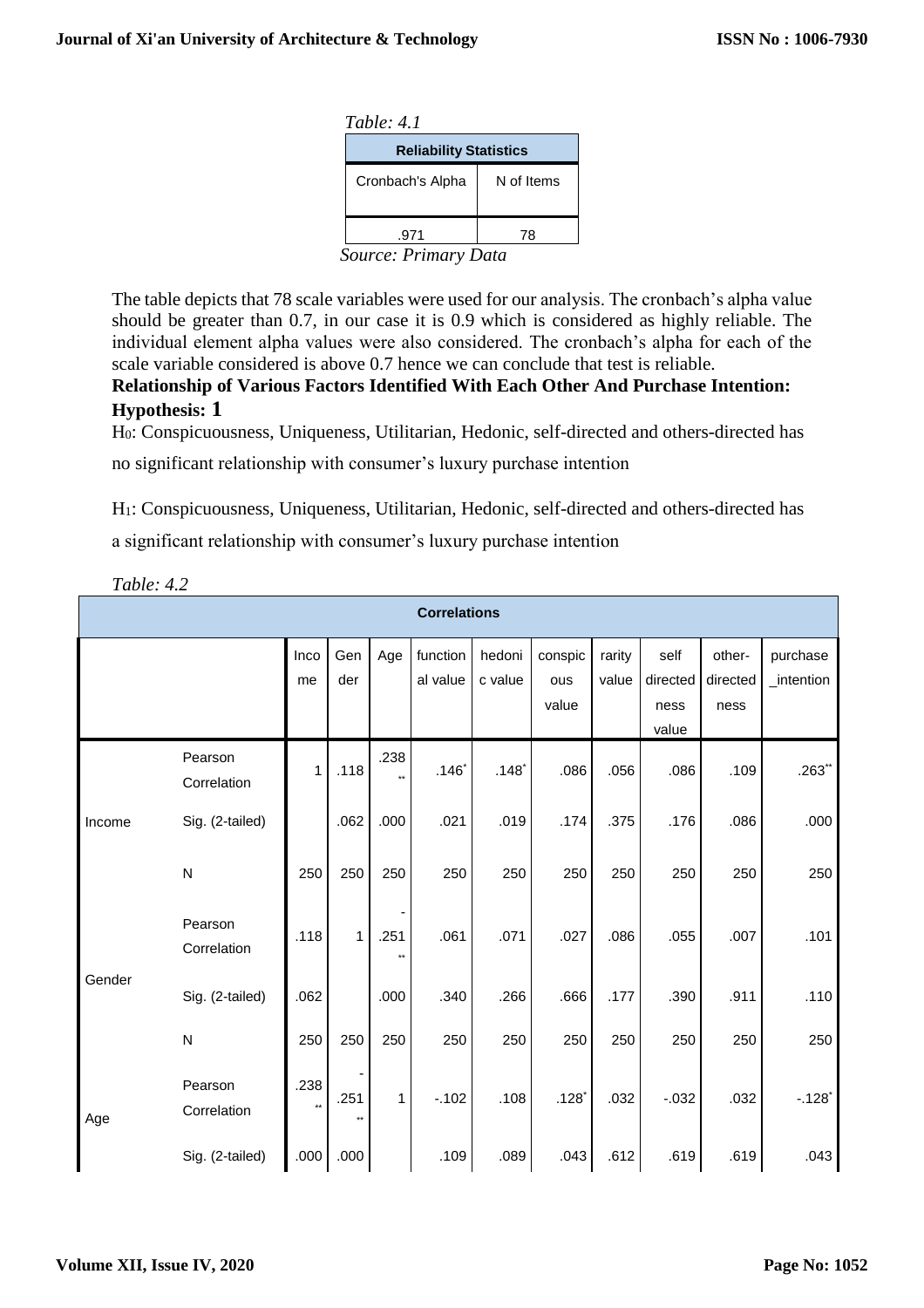|                        | ${\sf N}$              | 250  | 250  | 250  | 250       | 250                  | 250                 | 250       | 250       | 250       | 250      |
|------------------------|------------------------|------|------|------|-----------|----------------------|---------------------|-----------|-----------|-----------|----------|
|                        | Pearson<br>Correlation | .146 | .061 | .102 | 1         | $.183**$             | .196                | $.258$ ** | $.441**$  | $.404**$  | $.647**$ |
| functional<br>value    | Sig. (2-tailed)        | .021 | .340 | .109 |           | .004                 | .002                | .000      | .000      | .000      | .000     |
|                        | ${\sf N}$              | 250  | 250  | 250  | 250       | 250                  | 250                 | 250       | 250       | 250       | 250      |
|                        | Pearson<br>Correlation | .148 | .071 | .108 | .183"     | 1                    | $.598*$             | $.602**$  | $.475$ ** | $.482**$  | $.307**$ |
| hedonic value          | Sig. (2-tailed)        | .019 | .266 | .089 | .004      |                      | .000                | .000      | .000      | .000      | .000     |
|                        | ${\sf N}$              | 250  | 250  | 250  | 250       | 250                  | 250                 | 250       | 250       | 250       | 250      |
|                        | Pearson<br>Correlation | .086 | .027 | .128 | $.196$ ** | .598**               | $\mathbf{1}$        | $.653**$  | $.333**$  | .616"     | .267     |
| conspicous<br>value    | Sig. (2-tailed)        | .174 | .666 | .043 | .002      | .000                 |                     | .000      | .000      | .000      | .000     |
|                        | ${\sf N}$              | 250  | 250  | 250  | 250       | 250                  | 250                 | 250       | 250       | 250       | 250      |
|                        | Pearson<br>Correlation | .056 | .086 | .032 | $.258$ ** | $.602**$             | $.653$ **           | 1         | $.580**$  | $.512$ ** | $.299**$ |
| rarity value           | Sig. (2-tailed)        | .375 | .177 | .612 | .000      | .000                 | .000                |           | .000      | .000      | .000     |
|                        | ${\sf N}$              | 250  | 250  | 250  | 250       | 250                  | 250                 | 250       | 250       | 250       | 250      |
| self                   | Pearson<br>Correlation | .086 | .055 | .032 | $.441**$  | .475                 | $.333$ <sup>*</sup> | $.580$ ** | 1         | $.465$ ** | .486"    |
| directedness<br>value  | Sig. (2-tailed)        | .176 | .390 | .619 | .000      | .000                 | .000                | .000      |           | .000      | .000     |
|                        | ${\sf N}$              | 250  | 250  | 250  | 250       | 250                  | 250                 | 250       | 250       | 250       | 250      |
|                        | Pearson<br>Correlation | .109 | .007 | .032 | $.404**$  | $.482$ <sup>**</sup> | $.616$ *            | $.512**$  | .465      | 1         | $.514**$ |
| other-<br>directedness | Sig. (2-tailed)        | .086 | .911 | .619 | .000      | .000                 | .000                | .000      | .000      |           | .000     |
|                        | ${\sf N}$              | 250  | 250  | 250  | 250       | 250                  | 250                 | 250       | 250       | 250       | 250      |
|                        | Pearson<br>Correlation | .263 | .101 | .128 | $.647**$  | $.307**$             | .267                | .299**    | $.486$ ** | $.514**$  | 1        |
| purchase_inte<br>ntion | Sig. (2-tailed)        | .000 | .110 | .043 | .000      | .000                 | .000                | .000      | .000      | .000      |          |
|                        | ${\sf N}$              | 250  | 250  | 250  | 250       | 250                  | 250                 | 250       | 250       | 250       | 250      |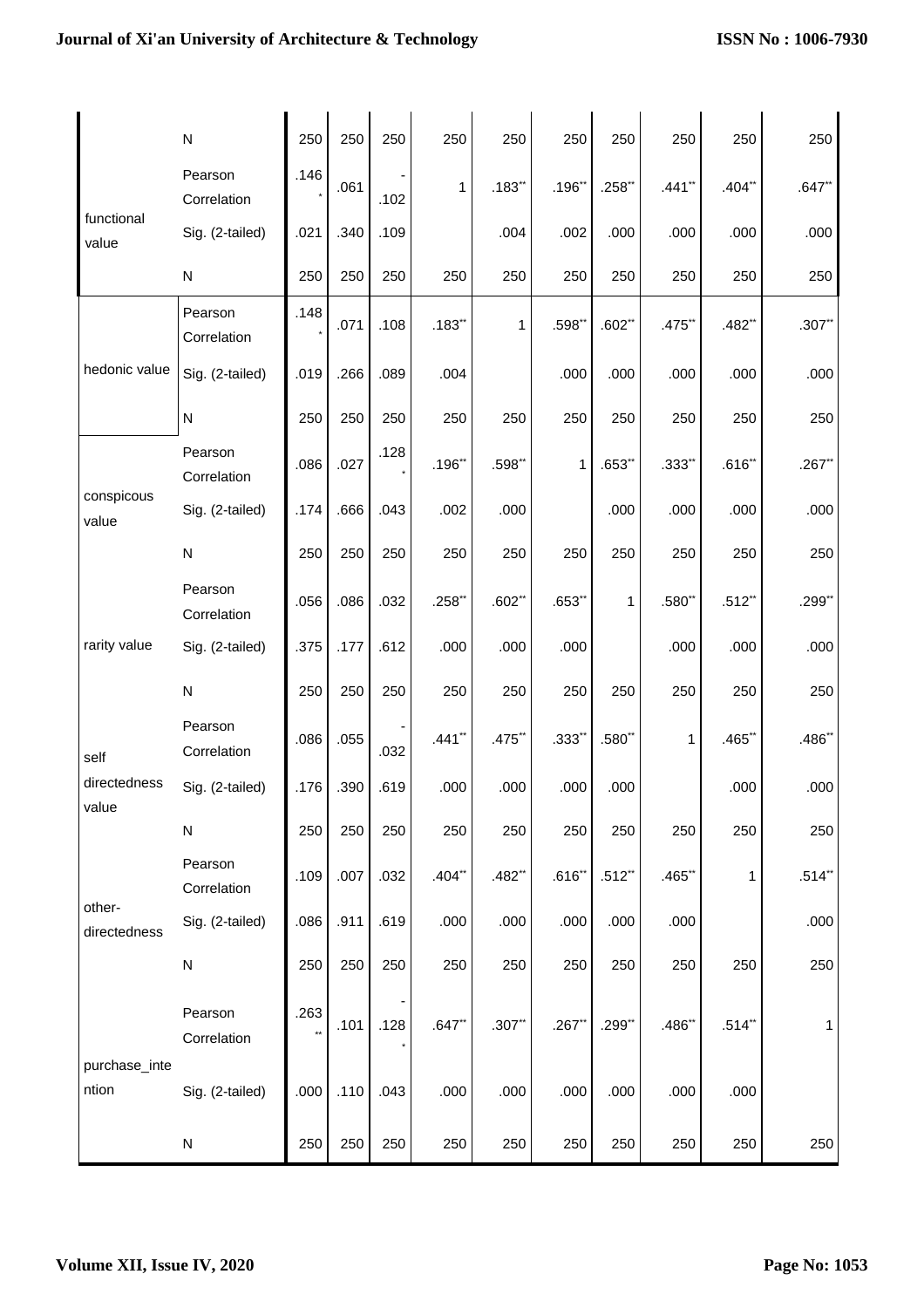\*\*. Correlation is significant at the 0.01 level (2-tailed).

\*. Correlation is significant at the 0.05 level (2-tailed).

*Source: Primary Data*

l

#### **Correlation Analysis:**

First the correlation technique was applied to the different variables to analyze their relationship with each other and with purchase intention.

From the correlations table, it is evident that all the variables under consideration, namely age and income which are the demographic variables and hedonic, rarity, conspicuous, functional, self-directedness and other-directedness value factors which are the psychographic variables are significantly correlated with the purchase intention of a customer except gender. It has a significance value of 0.110 which is greater than 0.05 which is our preset significance level. All the values are correlation coefficient are positive which indicates a positive correlation. Thus, as these variables increase, purchase intention also increases.

From the table, it is also seen that although the variables are significant, variables such as hedonic, conspicuous and rarity value are correlated with self-directedness and othersdirectedness. Rarity value and hedonic value seem to be moderately positive correlated with self-directedness and rarity and conspicuous value seem to be moderately positively correlated with others-directedness. Rarity value, hedonic value and conspicuous value seem to be highly positively correlated to each other.

Demographic factor age seems to be negatively correlated to purchase intention. This indicates that as age increase purchase intention decreases. Thus, it can be concluded that the younger generation have more intention to purchase luxury products. Income is positively correlated to purchase intention indicating as income increases intention increases. Thus, more the income, more the disposable income and hence more the purchase intention.

Psychographic factor functional value has the highest positive correlation with purchase intention indicating that if the consumer feels like the product is better functionally as in quality, texture design than other products, then the purchase intention increases. As the functional value perception increases, the purchase intention increases.

The other two psychographic value factors which significantly correlate to purchase intention, are self-directedness and others-directedness. Thus, if the consumer feels like the product is consistent with his/her self-image (self-directedness), the purchase intention increases. If the consumer feels like the products is consistent with his social image (other-directedness), then also purchase intention increases.

The psychographic variable self-directedness is in turn moderately positively correlated to hedonic and rarity value factors. This indicates that as hedonic and rarity values increase for the customer, self-directedness also increases. Thus, if the consumer is thrilled to buy or own a luxury product and collecting them gives him pleasure, his self-image also increases.

The psychographic variable others-directedness is in turn moderately positively correlated to rarity and conspicuous value factors. This indicates that as conspicuous and rarity value increases, others-directedness also increases. Thus, if a person likes owning a rare or an obviously expensive or famous product, their other-directedness value also increases.

Income is positively significantly correlated to functional value and hedonic value factor. Thus, implies as income increases more of functional and hedonic value influences their purchase intention.

Gender is not significantly correlated any factor indicating that no value factor is gender specific.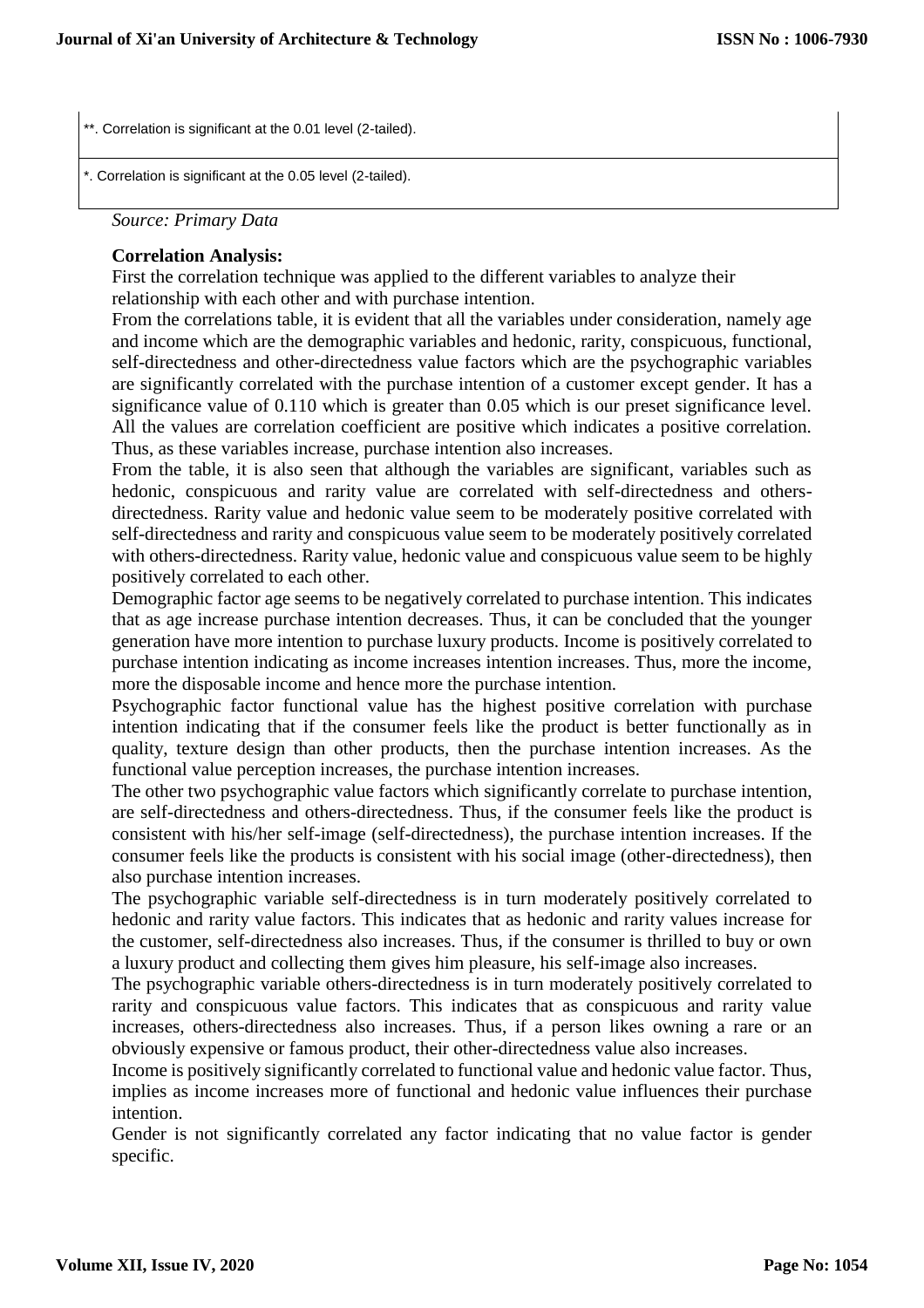Age is positively correlated to conspicuous value factor which indicates older people would prefer more conspicuous products.

## **Impact of Various Factors Identified on Purchase Intention:**

### **Hypothesis: 2**

H0: Conspicuousness, Uniqueness, Utilitarian, Hedonic, self-directed and others-directed has

no significant influence on consumer's luxury purchase intention

H1: Conspicuousness, Uniqueness, Utilitarian, Hedonic, self-directed and others-directed has a significant influence consumer's luxury purchase intention

*Table: 4.3*

| <b>Model Summary</b> |                                                         |                      |                   |                            |  |  |  |  |  |
|----------------------|---------------------------------------------------------|----------------------|-------------------|----------------------------|--|--|--|--|--|
| Model                | R                                                       | R Square             | Adjusted R Square | Std. Error of the Estimate |  |  |  |  |  |
|                      | .748a                                                   | 559                  | .542              | .612                       |  |  |  |  |  |
| .                    | $\sim$ $\sim$ $\sim$ $\sim$ $\sim$ $\sim$ $\sim$ $\sim$ | $\sim$ $\sim$ $\sim$ | .                 | $\overline{\phantom{a}}$   |  |  |  |  |  |

a. Predictors: (Constant), other-directedness, Gender, Income, Age, functional value, hedonic value, self-

directedness value, rarity value, conspicuous value

*Source: Primary Data*

| Table: 4.4 |  |
|------------|--|
|------------|--|

| <b>ANOVA</b> <sup>a</sup> |            |                |     |             |        |                   |  |  |  |
|---------------------------|------------|----------------|-----|-------------|--------|-------------------|--|--|--|
| Model                     |            | Sum of Squares | Df  | Mean Square | F      | Sig.              |  |  |  |
|                           | Regression | 113.739        |     | 12.638      | 33.779 | .000 <sup>b</sup> |  |  |  |
|                           | Residual   | 89.790         | 240 | .374        |        |                   |  |  |  |
|                           | Total      | 203.529        | 249 |             |        |                   |  |  |  |

a. Dependent Variable: purchase intention

b. Predictors: (Constant), other-directedness, Gender, Income, Age, functional value, hedonic value, self-

directedness value, rarity value, conspicuous value

*Source: Primary Data*

### *Table: 4.5*

| <b>Coefficients<sup>a</sup></b> |            |                                    |            |                              |          |      |  |  |  |
|---------------------------------|------------|------------------------------------|------------|------------------------------|----------|------|--|--|--|
| Model                           |            | <b>Unstandardized Coefficients</b> |            | Standardized<br>Coefficients |          | Sig. |  |  |  |
|                                 |            | B                                  | Std. Error | Beta                         |          |      |  |  |  |
|                                 | (Constant) | .034                               | .252       |                              | .136     | .892 |  |  |  |
| 1                               | Income     | .117                               | .030       | .181                         | 3.942    | .000 |  |  |  |
|                                 | Age        | $-.095$                            | .035       | $-127$                       | $-2.694$ | .008 |  |  |  |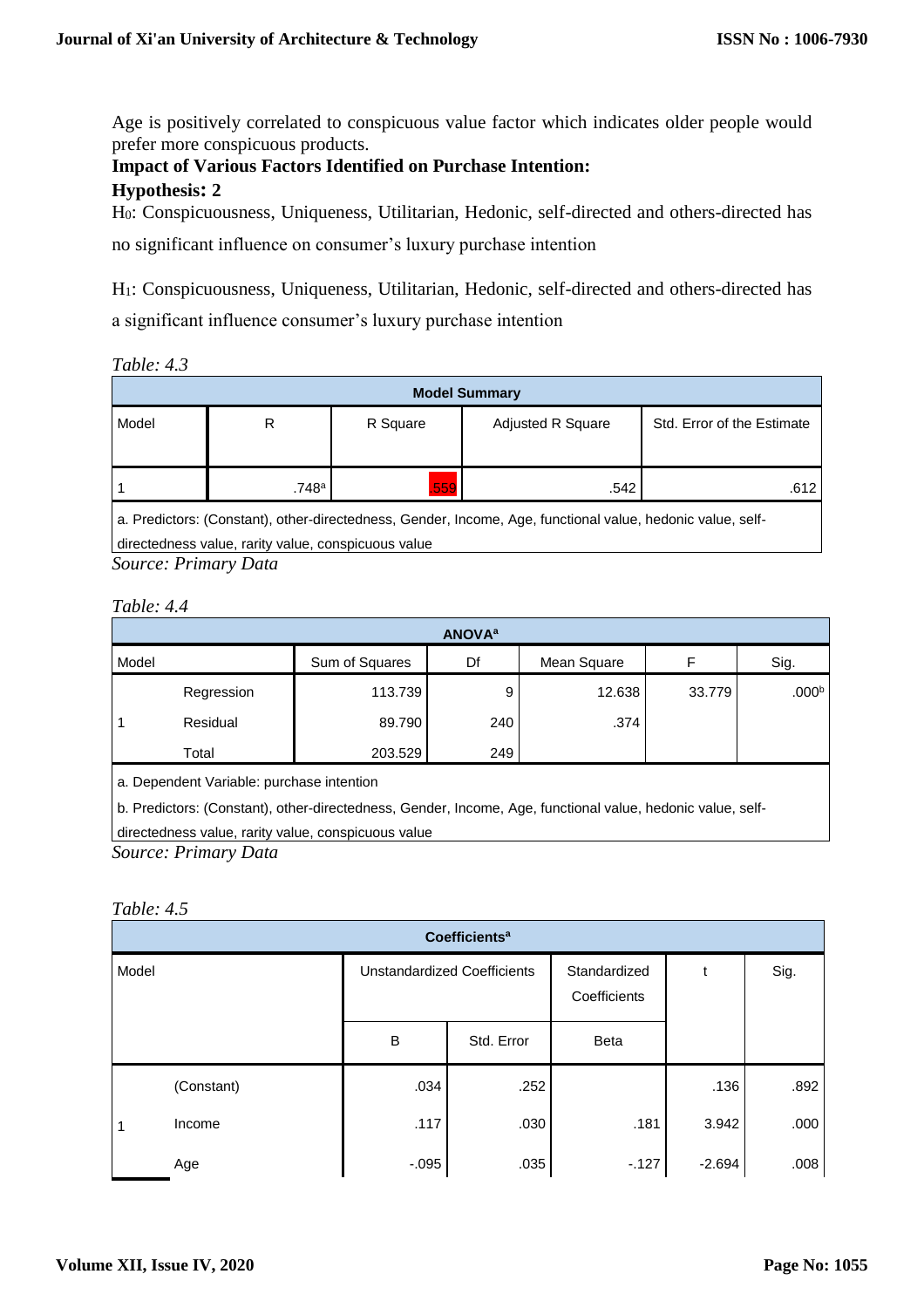| Gender                                    | .024     | .082 | .013     | .289     | .773 |  |  |
|-------------------------------------------|----------|------|----------|----------|------|--|--|
| functional value                          | .474     | .055 | .436     | 8.622    | .000 |  |  |
| hedonic value                             | .062     | .055 | .067     | 1.130    | .260 |  |  |
| Conspicuousness value                     | $-0.026$ | .060 | $-0.029$ | $-.426$  | .671 |  |  |
| rarity value                              | $-.077$  | .064 | $-0.081$ | $-1.203$ | .230 |  |  |
| Self-directedness value                   | .175     | .060 | .174     | 2.919    | .004 |  |  |
| other-directedness                        | .283     | .064 | .268     | 4.429    | .000 |  |  |
| a. Dependent Variable: purchase intention |          |      |          |          |      |  |  |

*Source: Primary Data*

#### **Regression Analysis:**

From the model summary table, it is seen that the R square value is 0.559, which indicates that 55.9% of the variation in purchase intention can be explained by the variables such as age, income, gender (demographics) and functional, rarity, conspicuous, hedonic, self-directedness and others-directedness (psychographics).

The significant variables are age, income (demographics) and functional, self-directedness, and others-directedness value factors (psychographics). Functional value is the most significant with the highest co-efficient value (0.474) indicating more influence on purchase intention. The next biggest influential variable is other-directedness (0.283), followed by selfdirectedness (0.175). Demographic factor income has a co-efficient of 0.117 and age has a coefficient of -0.095. All the variable except age has a positive influence indicating as age increases PI decreases. With an increase in all other significant variables, PI increases. Thus, the regression equation becomes,

### **PI=0.474F+0.283OD+0.175SD+0.117I-0.095A**

PI=Purchase intention, F=Functional value factor, OD=Other-directedness, SD=Selfdirectedness, I=Income, A=Age **5.FINDINGS:**

- Psychographic factor functional value has the highest positive correlation with purchase intention indicating that if the consumer feels like the product is better functionally as in quality, texture design than other products, then the purchase intention increases. As the functional value perception increases, the purchase intention increases.
- The other two psychographic value factors which significantly correlate to purchase intention, are self-directedness and others-directedness. Thus, if the consumer feels like the product is consistent with his/her self-image (self-directedness), the purchase intention increases. If the consumer feels like the products is consistent with his social image (otherdirectedness), then also purchase intention increases.
- The psychographic variable self-directedness is in turn moderately positively correlated to hedonic and rarity value factors. This indicates that as hedonic and rarity values increase for the customer, self-directedness also increases. Thus, if the consumer is thrilled to buy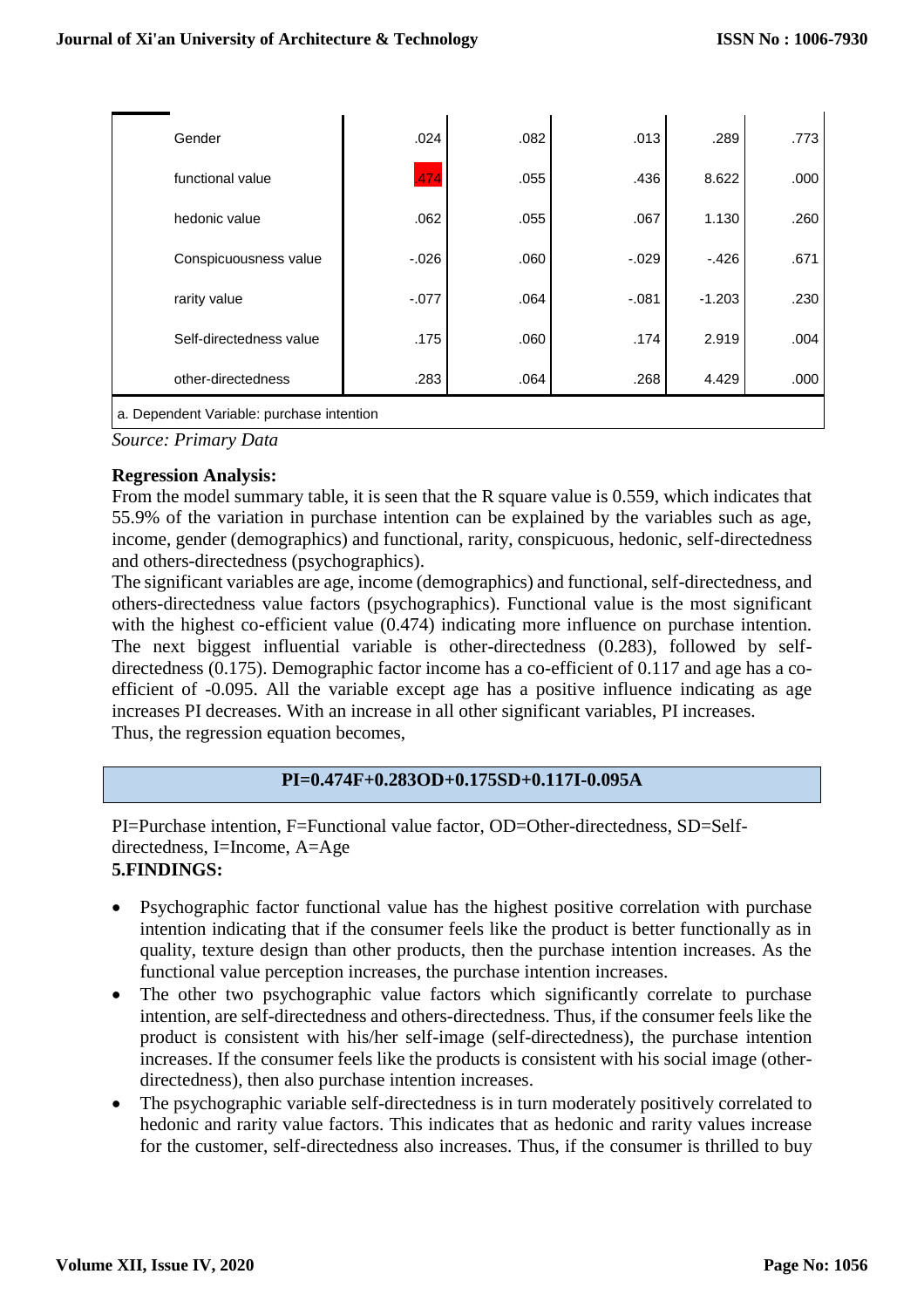or own a luxury product and collecting them gives him pleasure, his self-image also increases.

### **6.MANAGERIAL IMPLICATIONS**

The managerial implications in this case are very high. All the above recommendation and observations can be used to cash in on the understanding thus derived out of this study. This can be used by marketers for a better understanding of their Indian consumers and offer a unique proposition that appeals to them. By targeting the younger generation with more disposable incomes and offering functionally superior products, they can have products that appeal to the customers who provide them better margins. They can also design specific products to appeal to each of the segments identified in this study.

### **7.FUTURE SCOPE OF STUDY**

Currently the scope of the study just remains to just fashion luxury goods such as apparel and accessories. However, this could be extended to other products just as jewelry, or even cars. It will help us gain insights into how the purchase intention varies with different value factors for other product categories.

### **8.CONCLUSION**

It can be concluded that the study has given insights into the Indian luxury fashion consumers and their purchase intention. Marketers could focus on the younger more affluent population on India and offer unique proposition to cater to their needs. They shouldn't ignore either genders as the purchase intention between males and females are not significantly different in the study.

### **References:**

- Arpita Khare, (2014) "How cosmopolitan are Indian consumers?: a study on fashion clothing involvement", Journal of Fashion Marketing and Management, Vol. 18 Issue: 4, pp.431-451, [https://doi.org/10.1108/JFMM-05-2013-0066.](https://doi.org/10.1108/JFMM-05-2013-0066)
- Arpita Khare, (2014) "How cosmopolitan are Indian consumers?: a study on fashion clothing involvement", Journal of Fashion Marketing and Management, Vol. 18 Issue: 4, pp.431-451,<https://doi.org/10.1108/JFMM-05-2013-0066>
- Bian, Q., & Forsythe, S. (2012). Purchase intention for luxury brands: A cross cultural comparison. *Journal of Business Research,65*(10), 1443-1451. doi:10.1016/j.jbusres.2011.10.010
- Bothra, N. (2013). Luxury, Luxury Brand and Luxury Market in India: From Class Consumers to Closet Consumers. *IOSR Journal of Business and Management,15*(1), 18- 27. doi:10.9790/487x-1511827.
- Bothra, N. (2013). Luxury, Luxury Brand and Luxury Market in India: From Class Consumers to Closet Consumers. *IOSR Journal of Business and Management,15*(1), 18- 27. doi:10.9790/487x-1511827
- Bothra, N. (2013). Redefining Luxury Market in India: Contrasts, Contradictions and Extremes Introduction: From Past To Present. *International Journal of Research in Business Management*, *1*(6), 2321–886.
- Catry, B. (2003). The great pretenders: the magic of luxury goods. *Business Strategy Review,14*(3), 10-17. doi:10.1111/1467-8616.00267
- Dubois, B., & Duquesne, P. (1993). The Market for Luxury Goods: Income versus Culture. *European Journal of Marketing,27*(1), 35-44. doi:10.1108/03090569310024530
- DUBOIS, Bernard, CZELLAR, Sandor. *Prestige Brands or Luxury Brands ? An Exploratory Inquiry on Consumer Perceptions*. 2002 [https://archive](https://archive-ouverte.unige.ch/unige:5816)[ouverte.unige.ch/unige:5816](https://archive-ouverte.unige.ch/unige:5816)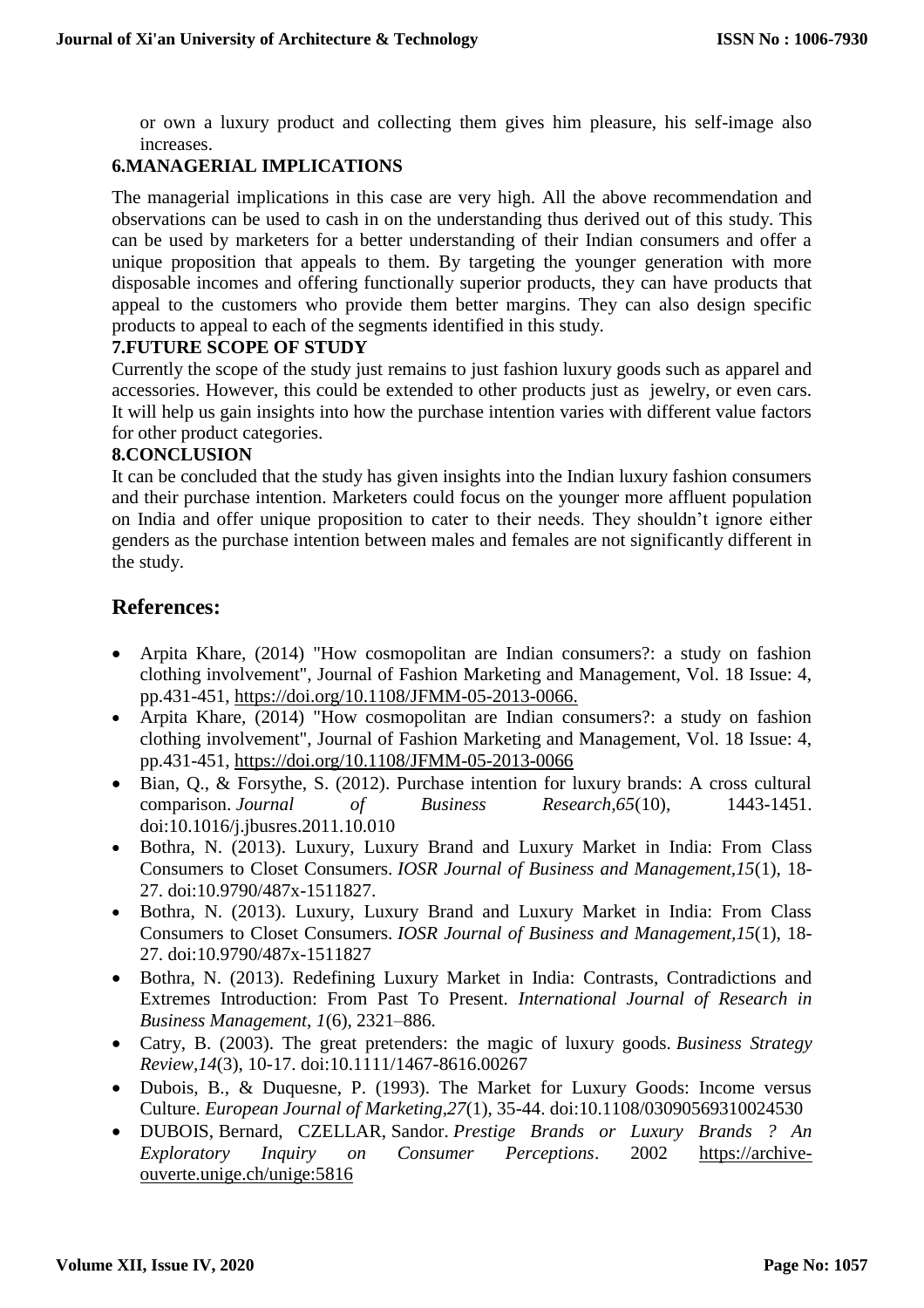- Godey, B., Pederzoli, D., Aiello, G., Donvito, R., Chan, P., Oh, H., . . . Weitz, B. (2012). Brand and country-of-origin effect on consumers decision to purchase luxury products. Journal of Business Research.65(10). 1461-1470. products. *Journal* of Business Research, 65(10), doi:10.1016/j.jbusres.2011.10.012
- Godey, B., Pederzoli, D., Aiello, G., Donvito, R., Chan, P., Oh, H., . . . Weitz, B. (2012). Brand and country-of-origin effect on consumers decision to purchase luxury products. *Journal of Business Research,65*(10), 1461-1470. doi:10.1016/j.jbusres.2011.10.012
- Goyal, M. R. (2014). A Study on Purchase Intentions of Consumers towards Selected Luxury Fashion Products with special reference to Pune Region, *4*(10), 1–152.
- Isaac Cheah, Ian Phau, Calvin Chong, Anwar Sadat Shimul, (2015) "Antecedents and outcomes of brand prominence on willingness to buy luxury brands", Journal of Fashion Marketing and Management, Vol. 19 Issue: 4, pp.402-415, [https://doi.org/10.1108/JFMM-](https://doi.org/10.1108/JFMM-03-2015-0028)[03-2015-0028](https://doi.org/10.1108/JFMM-03-2015-0028)
- Isaac Cheah, Ian Phau, Calvin Chong, Anwar Sadat Shimul, (2015) "Antecedents and outcomes of brand prominence on willingness to buy luxury brands", Journal of Fashion Marketing and Management, Vol. 19 Issue: 4, pp.402-415, [https://doi.org/10.1108/JFMM-](https://doi.org/10.1108/JFMM-03-2015-0028)[03-2015-0028](https://doi.org/10.1108/JFMM-03-2015-0028)
- Kapferer, J. (2012). Abundant rarity: The key to luxury growth. *Business Horizons,55*(5), 453-462. doi:10.1016/j.bushor.2012.04.002
- Marie-Cécile Cervellon, Rachael Coudriet, (2013) "Brand social power in luxury retail: Manifestations of brand dominance over clients in the store", International Journal of Retail & Distribution Management, Vol. 41 Issue: 11/12, pp.869-884, <https://doi.org/10.1108/IJRDM-01-2013-0016>
- Phau, M Teah, J Chuah, J. L. (2013). Consumer attitudes towards luxury fashion apparel made in sweatshops, 1–18.
- Rovai, S. (2018). Luxury Branding and Digitalisation : The Case of European Brands in China.
- Roy, S., Jain, V., & Matta, N. (2018). An integrated model of luxury fashion consumption: Perspective from a developing nation. *Journal of Fashion Marketing and Management: An International Journal,*00-00. doi:10.1108/jfmm-04-2017-0037
- Shayan Shaikh, Aneela Malik, M.S. Akram, Ronika Chakrabarti, (2017) "Do luxury brands successfully entice consumers? The role of bandwagon effect", International Marketing Review, Vol. 34 Issue: 4, pp.498-513,<https://doi.org/10.1108/IMR-09-2014-0302>
- Shayan Shaikh, Aneela Malik, M.S. Akram, Ronika Chakrabarti, (2017) "Do luxury brands successfully entice consumers? The role of bandwagon effect", International Marketing Review, Vol. 34 Issue: 4, pp.498-513,<https://doi.org/10.1108/IMR-09-2014-0302>
- Shukla, P. (2011). Impact of interpersonal influences, brand origin and brand image on luxury purchase intentions: Measuring interfunctional interactions and a cross-national comparison. *Journal of World Business,46*(2), 242-252. doi:10.1016/j.jwb.2010.11.002
- Shukla, P., & Purani, K. (2012). Comparing the importance of luxury value perceptions in cross-national contexts. *Journal of Business Research,65*(10), 1417-1424. doi:10.1016/j.jbusres.2011.10.007
- Shukla, P., & Purani, K. (2012). Comparing the importance of luxury value perceptions in cross-national contexts. *Journal of Business Research,65*(10), 1417-1424. doi:10.1016/j.jbusres.2011.10.007
- Truong, Y., Mccoll, R., & Kitchen, P. J. (2009). New luxury brand positioning and the emergence of Masstige brands. *Journal of Brand Management,16*(5-6), 375-382. doi:10.1057/bm.2009.1